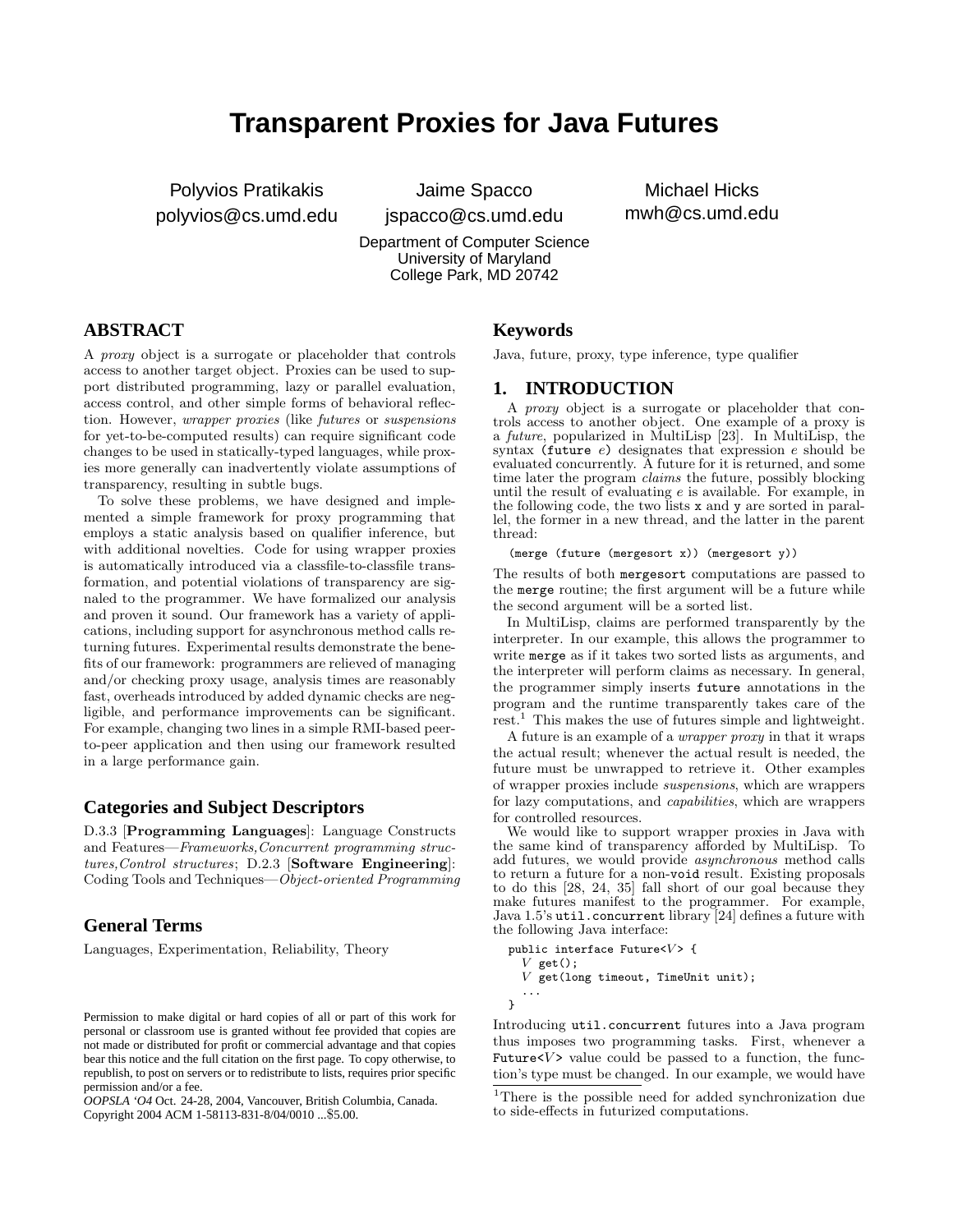to change the type of merge to take a Future<List> as its first argument (or Object if merge could also be called with normal List objects).

Second, all futures must be claimed manually by calling get. For example, the merge function would claim the Future<List> to store its values in the merged list. We might also claim a future  $\sigma$  to avoid revealing its identity, e.g., in the expression  $o==o'$ . Not doing so could lead to subtle bugs which we call transparency violations. For example, when  $o$  is the future wrapping  $o'$ , then  $o=-o'$  would be false, which could result in unexpected behavior, such as storing a future and its value in the same container. Changing types and adding claims can require considerable programming effort, whether to add futures or to later remove them.

To solve these problems, we have developed a framework for proxy programming. At the core of the framework is a static analysis that tracks how a proxy might flow through the program, coupled with a transformation to implement proxy manipulations at runtime. To customize the framework, a programmer specifies the syntactic points where a proxy is introduced (e.g., by specifying a method call is asynchronous), and the expression forms that require a claim (e.g., when a proxy is an argument to ==). The programmer also provides the code that implements the claim. We have used our framework for a variety of applications:

- We have implemented support for transparent futures. The programmer indicates when a method call should be asynchronous, and specifies a thread manager for handling the call. Thread managers include global thread pools, per-object thread pools, and others. Programmers can also influence where futures are claimed. In essence, the framework drastically simplifies programming with Futures in util.concurrent, which is timely given the recent release of Java 1.5.
- We have implemented support for transparent suspensions. The programmer annotates when a method call should be performed lazily, and the call is delayed until its suspension is claimed.
- We have implemented an analysis to discover possible transparency violations due to the introduction of interface proxies in large programs. An interface proxy shares an interface with its target object, as specified by the proxy design pattern [18]. As with wrapper proxies, incorrect usage of these proxies could result in transparency violations.

Our static analysis is based on qualifier inference [15], but improves on it in two ways. First, we support dynamic coercions, needed to claim futures and other wrapper proxies. Second, we use a simple form of flow-sensitivity to avoid claiming the same expression more than once. While our framework was developed for proxy programming, these advances apply to qualifier systems in general. As described in Section 3.8, they enable a number of new or improved applications, including tracking security-sensitive data in a program [37], and supporting stack allocation and non-null types [13].

## **1.1 Contributions**

This paper describes the design, theory, implementation, and evaluation of a framework for proxy programming. We make the following contributions:

- We formalize the problem of transparent proxy programming as one of qualifier inference, extending existing algorithms to support dynamic coercions and a form of flow-sensitivity. We have formalized our analysis as an extension of Featherweight Java (FJ) [21], and proven it sound (Section 3). We are the first to consider qualifier inference in an object-oriented setting, and our approach enables new or improved applications of qualifier systems (Section 3.8).
- We present the design and implementation of three applications of our framework (described above): programming with transparent futures and suspensions (Section 4), and discovering transparency violations (Section 5.4).
- We evaluate the framework's performance on our three applications (Section 5). Analysis times are comparable to those of similar static analyses, and overheads due to inserted claims are negligible. Section 5.3 describes how we profitably used futures and suspensions together in an RMI-based peer-to-peer application: changing two lines resulted in a large performance gain. Section 5.4 describes how our transparency analysis discovered a number of potential transparency violations arising from the introduction of interface proxies in large programs.

## **2. OVERVIEW**

In this section, we present an overview of our framework, including the API seen by the user, and the basic flavor of our static analysis.

#### **2.1 User API**

As inputs, our framework takes application and library classfiles to analyze, and a proxy policy and implementation specification (a *pspec* and *ispec*, respectively). As outputs, the framework produces modified application and library classfiles which form the new application. The pspec and ispec allow the user to customize the framework to support different kinds of proxies. In particular, the pspec defines syntactic patterns in the program that indicate where proxies should be introduced and coerced, while the ispec indicates how proxy introduction and coercion are implemented at runtime.

The framework itself consists of two parts: a static analysis (which uses the pspec) and a program transformation (which uses the ispec). The static analysis discovers where proxies are introduced in the program and then tracks their flow. The analysis observes when a proxy could flow to a location requiring a non-proxy, thus requiring a coercion to convert the proxy to a non-proxy. Based on the results of static analysis, the program transformation generates a modified program. In particular, the code at each proxy introduction site is modified to actually create the proxy at runtime, and code is inserted at each coercion site to implement the proxy-to-non-proxy coercion.

As an example, consider how we implement asynchronous method calls in Java using this API (more details are in Section 4). The proxy pspec and ispec are as follows:

Policy Spec Proxies are introduced by method calls marked by the user as being asynchronous. All expressions that are identity-revealing, e.g., dynamic downcasts or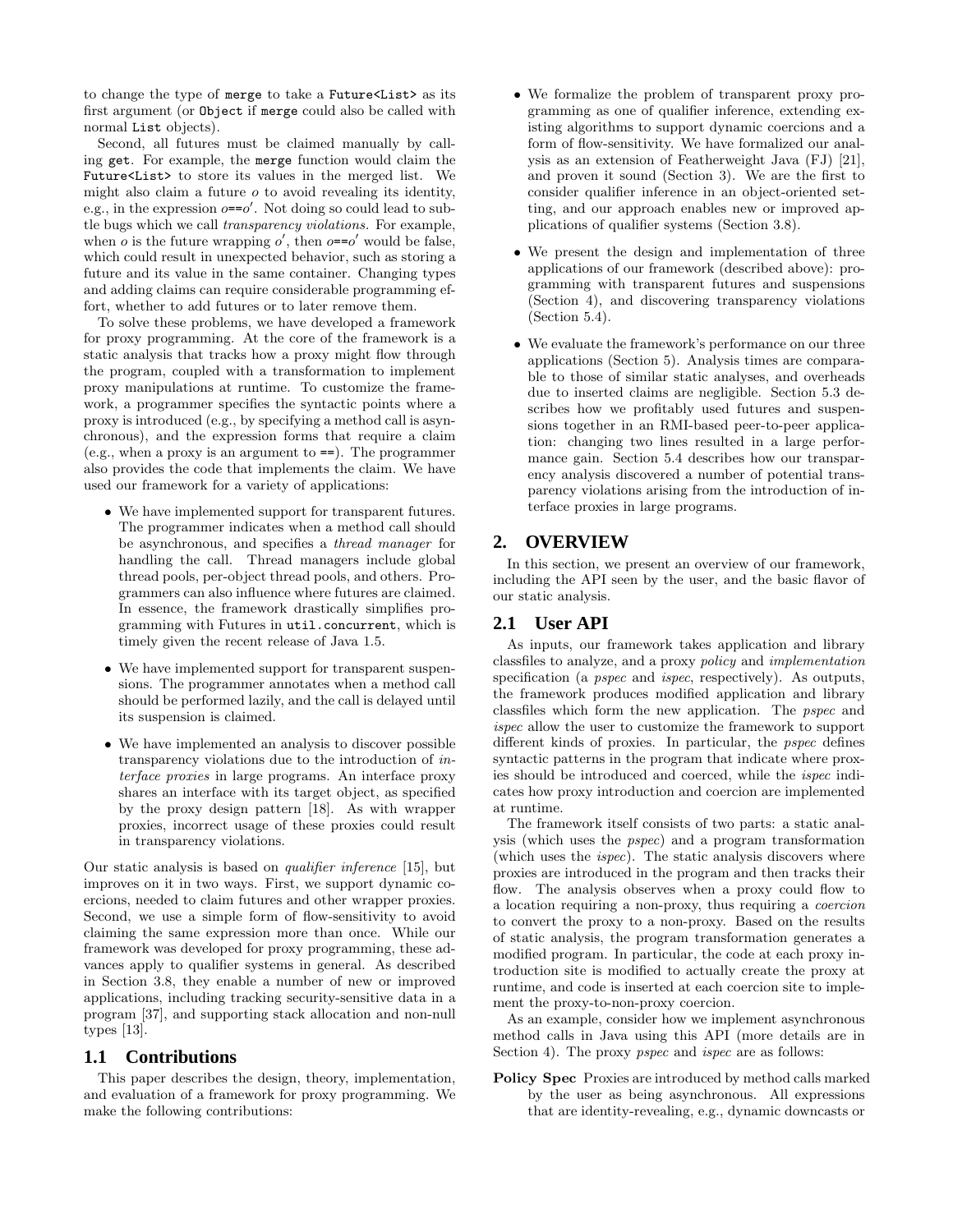subexpressions of instanceof, must operate on nonproxies (thus necessitating a possible coercion). Moreover, any concrete usage of an object, such as invocations of its methods or extractions of its fields, requires that it be a non-proxy.

Implementation Spec Calls marked as asynchronous are replaced by code that (1) executes the original call in a separate thread, and (2) returns a Future as a placeholder for the eventual result. Coercing a possible future requires checking that it is indeed a Future (the analysis may have been imprecise), and if so, calling its get method to extract the underlying object. This may entail waiting until the result is available.

Lazy method calls are supported similarly, and other applications are described in Section 3.8 and 5.4. Further implementation details are presented in Section 4.1.

Our goal is for the framework to be used during normal software development: the programmer develops the annotated files, and the framework generates the final bytecode. Alternatively, the framework could be used to add needed features to a Java program; the annotated files would simply direct the transformation, and development would proceed with the modified files. This would allow programmers to manually optimize the compiled code, but would eliminate the benefits of the lighter-weight, specification-based use of proxies during development.

We now turn to an overview of our analysis.

## **2.2 Proxies as Qualifiers**

Conceptually, whether or not a particular program variable refers to a proxy is independent of that variable's type. As such, we can think about proxies using type qualifiers, which refine the meaning of a particular type. A qualified type is written  $Q \tau$ , where  $Q$  is a qualifier and  $\tau$  is a type. A familiar use of a type qualifier is final: a variable with this qualifier must be immutable, whatever the variable's actual type may be. Proxies can be annotated in the same way. A variable with qualifier nonproxy is definitely not a proxy, while one with qualifier proxy may or may not be a proxy. Qualified types admit a natural subtyping relationship. In particular, nonproxy  $\tau \leq$  proxy  $\tau$ . That is, a  $\tau$  object that is definitely not a proxy can be used where a  $\tau$  that may or may not be a proxy is expected.

The problem solved by our framework is akin to *qualifier* inference [15]. When using qualifier inference, the programmer annotates expressions that introduce values with a particular qualified type. The inference algorithm determines how these values flow through the program to ensure they are used correctly. Existing qualifier inference systems are not sufficient to model wrapper proxies like futures because they treat qualifiers as having no runtime effect. Creating a future requires spawning a thread and creating a placeholder for its result. Moreover, using a wrapper proxy in a context expecting a nonproxy should not signal an error, but rather should induce a runtime *claim* to acquire the underlying result.

Our analysis augments qualifier inference to support coercions. In particular, our formal target language (Section 3) includes an expression form coerce  $e$ , whose type is the same as that of  $e$  but has qualifier nonproxy. During qualifier inference, expression forms in the user's pspec drive where coercions are inserted. At runtime, the coercions are implemented following the user's ispec. For example, for a possible wrapper proxy e, a dynamic coercion is inserted to convert  $e.m()$  to be (coerce  $e$ ). $m()$ . At runtime, this coercion is implemented by checking whether  $e$  is indeed a proxy, and if so extracting its underlying object to call method m. As an optimization, if  $e$  is a local variable x, then x is treated flow-sensitively by the analysis: the type of x following a coercion will have qualifier nonproxy. To justify this flowsensitivity, code for a coercion logically assigns the coerced value back to source variable x.

We can easily generalize our support for flow-sensitive coercions to apply it to traditional qualifier systems. This leads to new or improved applications, as described in Section 3.8.

## **3. FORMAL DEVELOPMENT**

This section describes our analysis formally and proves it sound. We model the analysis as an extension to Featherweight Java  $(FJ)$  [21], a purely-functional object calculus. We define an implicitly-typed calculus, which we call  $FJ_Q^i$ , and an explicitly-typed calculus, called  $FJ_Q$ . Source programs are written in  $FJ_Q^i$ , and these are translated into programs in  $FJ_Q$ , making manifest operations for manipulating proxies. This translation occurs in two stages, inference and transformation, formalized as follows:

- The judgment  $\Gamma \vdash_i e : T; \Gamma'$  defines proxy inference for an expression e in the language  $FJ_Q^i$ . A derivation induces two sets of subtyping constraints  $\mathcal F$  and C. The  $\mathcal F$  constraints capture how proxies flow through the program, and the  $\mathcal C$  constraints indicate where coercions could be inserted. The judgment states that, assuming the generated constraints have a solution, expression e has type T in context  $\Gamma$ . Flow-sensitivity is modeled with *output context*  $\Gamma'$ , which has the same domain as Γ, but for which some variables may have nonproxy qualifiers rather than proxy qualifiers, as a result of evaluating expression e.Constraints are solved using standard techniques.
- The judgment  $\mathcal{T}[e] \Rightarrow e$  defines the transformation of the original implicitly-typed  $FJ_Q^i$  program into an explicitly-typed program in the language  $FJ_{Q}$ . The  $\mathcal{T}$ . function uses the solutions to the constraints to add coercions where needed, and to fill in needed qualifier and type annotations. The resulting  $FJ_Q$  expression e can be typechecked in an explicitly-typed system, described by the judgment  $\Gamma \vdash e : T; \Gamma'$ . We can show that our system is *sound*: those  $FJ_Q^i$ programs for which inference is successful will always type-check, which in turn implies that they will not "go wrong" during execution. We establish this result by defining an operational semantics for  $FJ_Q$  and proving standard type soundness and inference soundness theorems.

We present the syntax of the implicitly-typed language  $FJ_Q^i$ , define the process of inference and transformation described above, and conclude with the relevant soundness theorems. Additional details can be found in the Appendix.

## **3.1 Syntax**

The syntax of the implicitly-typed calculus  $FJ_Q^i$  is shown in Figure 1. Expressions e consist of a "raw" expression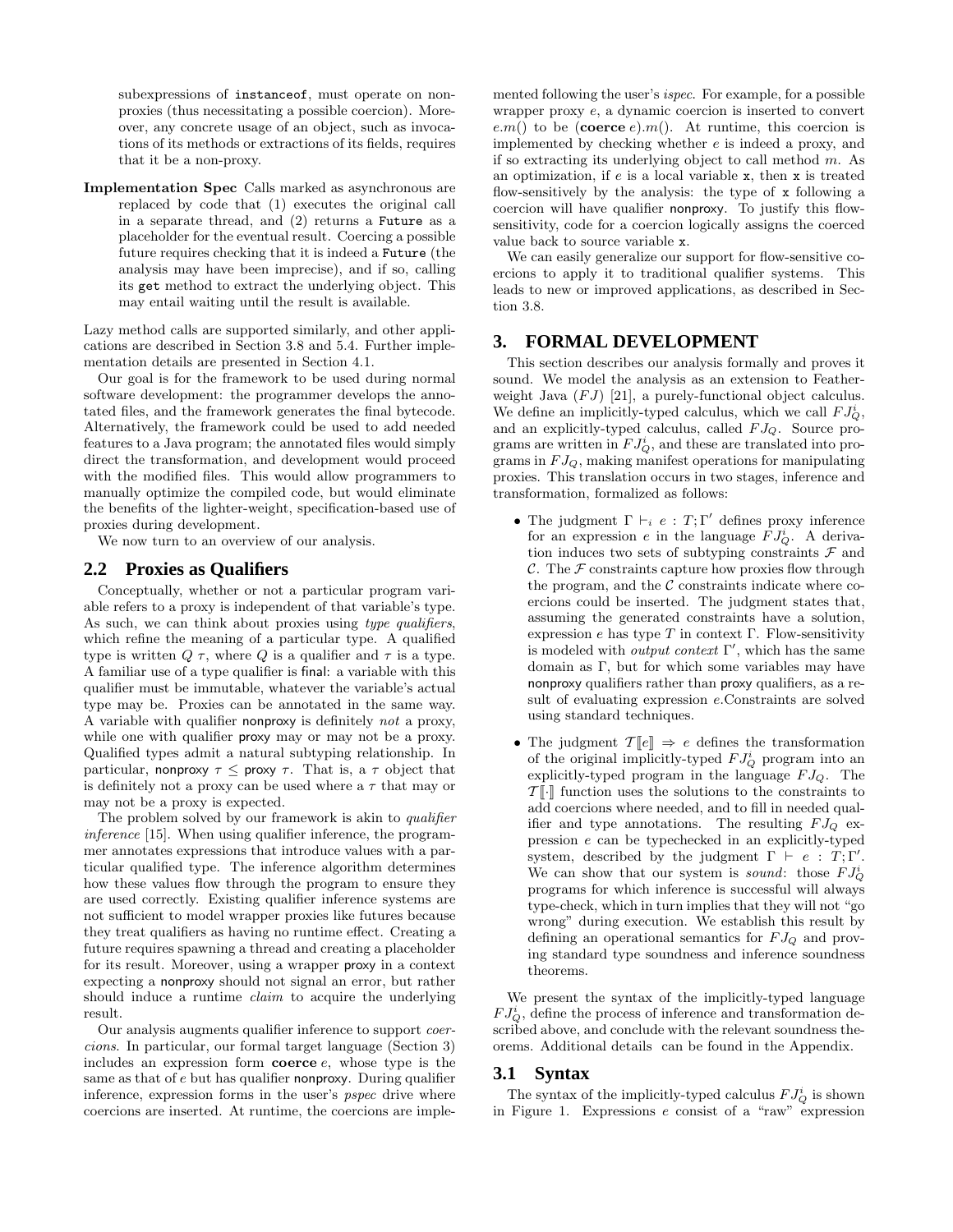Terms:  
\n
$$
CL \ ::= \ \text{class } C \text{ extends } C \{ \overline{T} \overline{f}; K \overline{M} \}
$$
\n
$$
K \ ::= \ C(\overline{T} \overline{f}) \{ \text{ super}(\overline{f}); \text{ this.} \overline{f} = \overline{f}; \}
$$
\n
$$
M \ ::= \ T \ m(\overline{T} \overline{x}) \{ \text{ return } e; \}
$$
\n
$$
\mathcal{E} \ ::= \ x \mid e.f \mid e.m(\overline{e}) \mid \text{new } C(\overline{e}) \mid (C)e
$$
\n
$$
\mid \text{ let } x = e \text{ in } e \mid \text{makeprox } e
$$
\n
$$
\mid \text{ if } e = e \text{ then } e \text{ else } e
$$
\n
$$
e \ ::= \ \mathcal{E}^l
$$
\nThus,

Types:

| C, D, E     |                           | class names                            |  |  |  |
|-------------|---------------------------|----------------------------------------|--|--|--|
|             | $\mathbf{H} = \mathbf{H}$ | proxy   nonproxy $\kappa$              |  |  |  |
| $\varphi$   |                           | $ ::= \{C_1, \ldots C_n\} \mid \alpha$ |  |  |  |
| N           | $\equiv$                  |                                        |  |  |  |
| $S,T,U ::=$ |                           | Q N                                    |  |  |  |

Figure 1: Syntax of  $FJ_Q^i$ 

 $\mathcal E$  and a unique label l, used to designate where coercions should be inserted following inference. There is no explicit coercion expression; these are only present in the target language  $FJ_{\mathcal{O}}$ .

As in  $FJ$ , programs consist of a *class table CT*, which maps class names to class definitions CL. Each class definition defines a list of fields  $\overline{T} \bar{f}$ , a constructor K, and a list of methods  $\overline{M}$ . Constructors K merely assign their arguments to fields, either directly or by invoking the superclass constructor. Method bodies consist of a single expression e. We write  $\bar{x}$  as shorthand for  $x_1, \ldots, x_n$  (similarly for  $\bar{C}, \bar{f},$ etc.) and write  $\overline{M}$  for  $M_1 \ldots M_n$  (no commas). We abbreviate operations on pairs of sequences similarly, writing  $\overline{T}$   $\overline{f}$  for  $T_1$   $f_1, \ldots, T_n$   $f_n$ , where n is the length of  $\overline{T}$  and  $\bar{f}$ . Sequences of field declarations, parameter names, and method declarations are assumed to contain no duplicate names. Note that this is not syntactically different than any other variable, but we typeset it in bold for emphasis, and similarly for Object.

Most expressions  $e$  are as in  $FJ$ , including field access e.f, method invocation e.m( $\bar{e}$ ), object creation new  $C(\bar{e})$ , and cast  $(C)e$ . We also have support for local variables (lets) and if then else expressions to illustrate effects of flow sensitivity, described below. Programmers use the expression makeproxy e to designate or create a proxy. Our formalism treats proxies generically, ignoring how particular proxies might be implemented. In particular, the operational semantics merely "tags" the result of evaluating  $e$  as being a possible proxy.

Types  $T$  consist of a qualifier  $Q$  and a set type  $N$ . Set types are a set  $\varphi$  of class names  $\{C_1, \ldots, C_n\}$  coupled with a upper bound C which must be a supertype of all the  $C_i$ . Set types are a technical device to allow inference to be more precise; we do not expect programmers to use them directly. In essence, the set type's upper bound is what one would write in a normal Java program, and the set provides a more precise refinement (which will be determined by inference). For example, say we have defined classes  $A, B$ , and  $C$ , where  $B$  and  $C$  are subclasses of  $A$ . If some variable  $x$  could be assigned objects of either class B or C, in a normal Java program we would give x type A. In  $FJ_Q^i$ , we can give x type  $\{B, C\}^A$ , indicating that x will only ever be assigned objects of classes  $B$  and/or  $C$ , but not objects of type  $A$ .

SubRef 
$$
C \leq C
$$
\nSubTrans 
$$
C \leq D
$$
\nSubOrans 
$$
C \leq D
$$
\nSubDef 
$$
C \leq E
$$
\nSubDef 
$$
C \leq C
$$
\n
$$
\{C_1, \ldots C_n\} \subseteq \{D_1, \ldots D_n\}
$$
\nSubN 
$$
C_0 \leq D_0
$$
\n
$$
D_i \leq D_0
$$
\n
$$
C_i \leq C_0 \quad \text{for all } i > 0
$$
\nSubQConst 
$$
T = \text{converg} \quad \text{SubQConst}
$$
\nSubGVP

Figure 2:  $FJ_Q$  and  $FJ_Q^i$ : Subtyping

Note that checked casts refer to class names  $C$ , rather than types T—no qualifier is necessary because it is assumed to be nonproxy, and no set type is necessary as the inference system will infer it.

Proxy inference takes a normal Java program and infers the necessary qualifiers, set-types, and coercions. We model this in  $FJ_Q^i$  by extending qualifiers Q with variables  $\kappa$ , and sets of class names  $\varphi$  with variables  $\alpha$ . These stand for asyet-unknown qualifiers and sets of class names, which will be solved for during inference. In the simplest case, we could automatically decorate a normal Java program with fresh variables before performing inference. For example, a Java variable declaration C x would be rewritten to be  $\kappa \alpha^C$  x, for fresh  $\kappa$  and  $\alpha$ . In fact, the inference rules require explicit types to have this form. In our implementation, we allow users to decorate Java types with qualifiers manually, to implement coercion policies. For example, if a user wished to ensure that no proxies are stored in the Set class, she could decorate all relevant Set methods to require that input arguments have qualifier nonproxy.

As with  $FJ$ ,  $FJ_Q^i$  does not support mutation (although the flow-sensitivity of coercions updates local variables' types implicitly): all objects are purely functional. This avoids unnecessary complication in the formalism, though our implementation handles the full Java language. Further discussion can be found in Section 3.7.

## **3.2 Subtyping**

Rules for subtyping are shown in Figure 2. These are  $FJ$ 's subtyping rules extended to consider set types  $N$  and qualified types  $T$ . The (SubN) rule indicates that a set type N is a subtype of M if N's bound is a subtype of  $M$ 's, and if  $N$ 's set is a subset of  $M$ 's. We include a well-formedness condition here for convenience, stating that all of the types in  $N$ 's set must be subtypes of  $N$ 's bound. Subtyping between qualified types using the (SubTyp) rule is natural. For example, if  $B$  and  $C$  are subclasses of  $A$ , given that nonproxy  $\leq$  proxy then nonproxy  ${B}^B \leq$  proxy  ${B,C}^A$ . That is, an object that is definitely not a proxy of class B can be used where a possible proxy of either class  $B$  or  $C$ , both subtypes of A, is expected.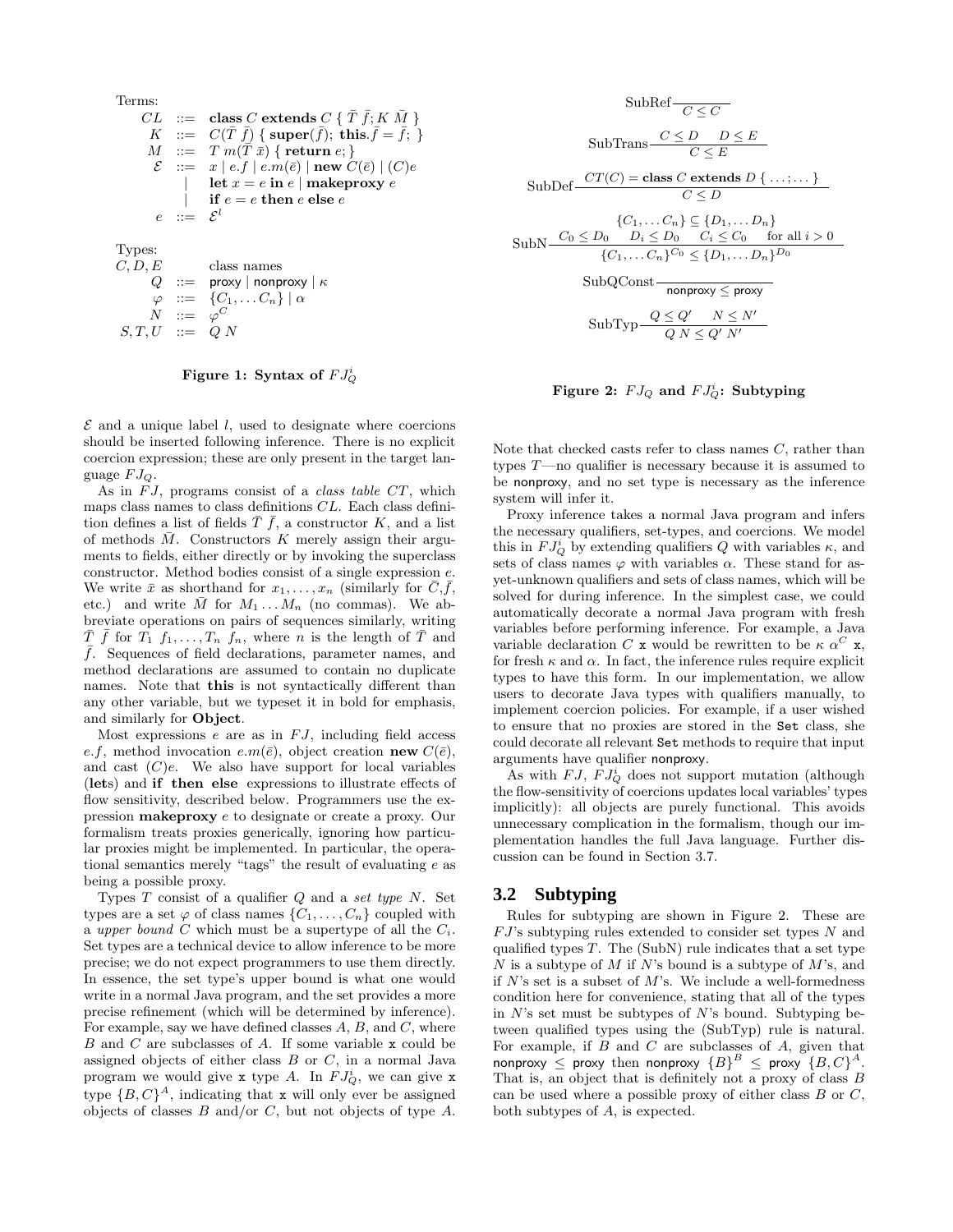| Fields-Object $\frac{f_{\text{fields}}(\text{Object})}{\text{fields}(\text{Object})}$                                                                                                                                                                                                                                                                                         |
|-------------------------------------------------------------------------------------------------------------------------------------------------------------------------------------------------------------------------------------------------------------------------------------------------------------------------------------------------------------------------------|
| $CT(C) = \text{class } C \text{ extends } D \{ \overline{T} \overline{f} ; K \overline{M} \}$<br>$fields(D) = \overline{U} \overline{g}$<br>Fields-C-<br>$\overline{fields}(C) = \overline{U} \ \overline{q}, \overline{T} \ \overline{f}$                                                                                                                                    |
| Fields-N $\frac{\text{fields}(C) = \bar{T} \bar{f}}{\text{fields}(\omega^C) = \bar{T} \bar{f}}$                                                                                                                                                                                                                                                                               |
| $CT(C) = \text{class } C \text{ extends } D \{ \bar{T} \bar{f} ; K \bar{M} \}$<br>$U m(\bar T \bar x) \{$ return $e; \} \in \bar M$<br>$MType-C$ —<br>$mtype(m, C) = \overline{T} \rightarrow U$                                                                                                                                                                              |
| $CT(C) = \text{class } C \text{ extends } D \{ \bar{T} \bar{f} ; K \bar{M} \}$<br>m not defined in $\overline{M}$<br>MType-CSub-<br>$\overline{mtype(m,C)} = mtype(m,D)$                                                                                                                                                                                                      |
| MType-N $\frac{mtype(m, C_i) = \bar{T}_i \rightarrow U_i \quad \text{for all } i}{mtype(m, \{C_1, \ldots C_n\}^{C_0}) = \bar{T}_1 \rightarrow U_1, \ldots \bar{T}_n \rightarrow U_n}$                                                                                                                                                                                         |
| $CT(C) = \text{class } C \text{ extends } D \{ \overline{T} \overline{f} ; K \overline{M} \}$<br>$U m(\bar{T} \bar{x}) \{$ return $e; \} \in \bar{M}$<br>$MBody-C$ —<br>$mbody(m, C) = (\bar{x}, e)$                                                                                                                                                                          |
| $CT(C) = \text{class } C \text{ extends } D \{ \bar{T} \bar{f} ; K \bar{M} \}$<br>m not defined in $\overline{M}$<br>MBody-CSub-<br>$mbody(m, C) = mbody(m, D)$                                                                                                                                                                                                               |
| $mtype(m, D) = (\kappa_1 \varphi_1^{D_1}, \ldots, \kappa_n \varphi_n^{D_n}) \to \kappa_0 \varphi_0^{D_0}$<br>$\bar{T} \to U = (\kappa_{n+2} \varphi_{n+2}^{C_1}, \dots, \kappa_{2n+1} \varphi_{2n+1}^{C_n}) \to \kappa_{n+1} \varphi_{n+1}^{C_0}$<br>$\overline{C} = \overline{D}$ $\overline{O} = \overline{D}$ $\overline{override}(m, D, \overline{T} \to U)$<br>Override- |
| for each $C_i \leq C$ where $mtype(m, C_i) = \overline{T}_i \rightarrow Q_i \varphi_i^D$<br>$C_i \in \varphi \Rightarrow (\bar{S} \leq \bar{T}_i \& Q_i \varphi_i^D \leq \kappa \alpha^D)$                                                                                                                                                                                    |
| $\kappa, \alpha$ fresh<br>$_{\rm Call}$<br>$call(m, \varphi^C, \bar{S}) = \kappa \alpha^C$                                                                                                                                                                                                                                                                                    |



## **3.3 Inference**

Inference is expressed as the judgment  $\vdash_i CL$  for class definitions,  $\vdash_i M$  for method definitions, and  $\Gamma \vdash_i e : T; \Gamma'$ for expressions. The rules are in Figures 4 and 5. The judgment  $\Gamma \vdash_i e : T; \Gamma'$  indicates that in context  $\Gamma$ , expression e has type T and output context  $\Gamma'$ .

The rules specify that a nonproxy is required by appealing to the *coercion judgment*  $\Gamma \vdash_c e : T; \Gamma'$  (notice the subscript c on  $\vdash_c$  rather than i). For example, the (I-Field) rule, which checks an expression  $(e.f_i)^l$ , indicates that the receiver e must be a nonproxy by including the requirement  $\Gamma \vdash_c e :$  nonproxy  $N; \Gamma'$  in the premise. In our implementation, those expressions that require nonproxy are determined by the user's pspec. For simplicity, the rules presented in Figure 4 are specialized for the case of wrapper proxies. In this case, a nonproxy type implies that operations must occur on the underlying object, rather than on a wrapper proxy.

The coercion judgment is used to note the labels of expressions that may need an inserted coercion. It has two forms. The (I-CoerceExp) rule creates an implication constraint that if the qualifier of the given expression e is not

I-Var 
$$
\frac{\Gamma}{\Gamma[x \mapsto T] \vdash_i x^l : T; \Gamma[x \mapsto T]}
$$
  
\n $\Gamma \vdash_i e_1 : T; \Gamma_1$   
\nI-Let  $\frac{\Gamma_1[x \mapsto T] \vdash_i e_2 : T'; \Gamma'[x \mapsto T'']}{\Gamma \vdash_i (let x = e_1 in e_2)^l : T'; \Gamma'}$   
\n $\Gamma \vdash_i e_2 : \text{nonproxy } N_1; \Gamma_1$   
\n $\Gamma_1 \vdash_i e_2 : \text{nonproxy } N_2; \Gamma_2$   
\n $\Gamma_2 \vdash_i e_3 : Q_3 \varphi_3^C; \Gamma_3 \quad \Gamma_3 \vdash_i e_4 : Q_4 \varphi_4^D \leq T'$   
\n $T' = \kappa \alpha^E$  0.9  $\varphi_3^C \leq T'$  0.4  $\varphi_4^D \leq T'$   
\nI-If  $\frac{E = lub(C, D)}{\Gamma \vdash_i (if e_1 = e_2 \text{ then } e_3 \text{ else } e_4)^l : T'; \Gamma'}$   
\nI-Field  $\frac{\Gamma \vdash_i e : \text{nonproxy } N; \Gamma' \quad \text{fields}(N) = \bar{T} \bar{f}}{\Gamma \vdash_i (e \cdot f_i)^l : T_i; \Gamma'}$   
\nI-Field  $\frac{\Gamma \vdash_i e : \text{nonproxy } \varphi^C; \Gamma' \quad \Gamma' \vdash_i \bar{e} : \bar{S}; \Gamma''}{\Gamma \vdash_i (e_0 \text{ in}(\bar{e}))^l : \kappa \alpha^C; \Gamma''}$   
\nI-Now  $\frac{\text{fields}(\{C\}^C) = \bar{T} \bar{f} \quad \Gamma \vdash_i \bar{e} : \bar{S}; \Gamma' \quad \bar{S} \leq \bar{T}}{\Gamma \vdash_i (\text{new } C(\bar{e}))^l : \text{nonproxy } \{C\}^C; \Gamma'}$   
\nI-Xex  $\frac{\alpha = \text{subtypes}(C) \cap \varphi \quad \alpha \text{ fresh}}{\Gamma \vdash_i ((C)e)^l : \text{nonproxy } \alpha^C; \Gamma'}$   
\nI-MakeProxy  $\frac{\Gamma \vdash_i e : \text{nonproxy } \varphi^C$ 

## Figure 4:  $FJ_Q^i$ : Inference for Expressions

$$
\bar{x}: \bar{T}, \text{this}: \text{nonproxy } \{C\}^C \vdash_i e: U; \Gamma' \quad U \leq S
$$
\n
$$
CT(C) = \text{class } C \text{ extends } D \{ \dots; \dots \}
$$
\n
$$
\text{override}(m, D, \bar{T} \to S)
$$
\n
$$
S = \kappa \alpha^C \qquad \bar{T} = \kappa_1 \alpha_1^{C_1}, \dots \kappa_n \alpha_n^{C_n}
$$
\nI-Method

\n
$$
\vdash_i S \, m(\bar{T} \, \bar{x}) \{ \text{return } e; \}
$$
\n
$$
K = C(\bar{T} \, \bar{g}, \bar{S} \, \bar{f}) \{ \text{super}(\bar{g}); \text{this} \, \bar{f} = \bar{f}; \}
$$
\n
$$
\text{fields}(D) = \bar{T} \, \bar{g} \qquad \bar{T} = \kappa_1 \, \alpha_1^{C_1}, \dots \kappa_n \, \alpha_n^{C_n}
$$
\n
$$
\bar{S} = \kappa_1' \, \alpha_1'^{C_1}, \dots \kappa_n' \, \alpha_n'^{C_n} \qquad \kappa_i, \kappa_i', \alpha_i, \alpha_i' \text{ fresh}
$$
\n
$$
\vdash_i \bar{M} \qquad \qquad \vdots \qquad \vdots \qquad \bar{I} \, \bar{f}; K \, \bar{M} \}
$$

## Figure 5:  $FJ_Q^i$ : Inference for Classes and Methods

nonproxy, then a fresh label  $l$  for  $e$  is included in a set  $L$ . (The fact that this label is fresh simplifies the proof, but is not otherwise important.) This set is used during the trans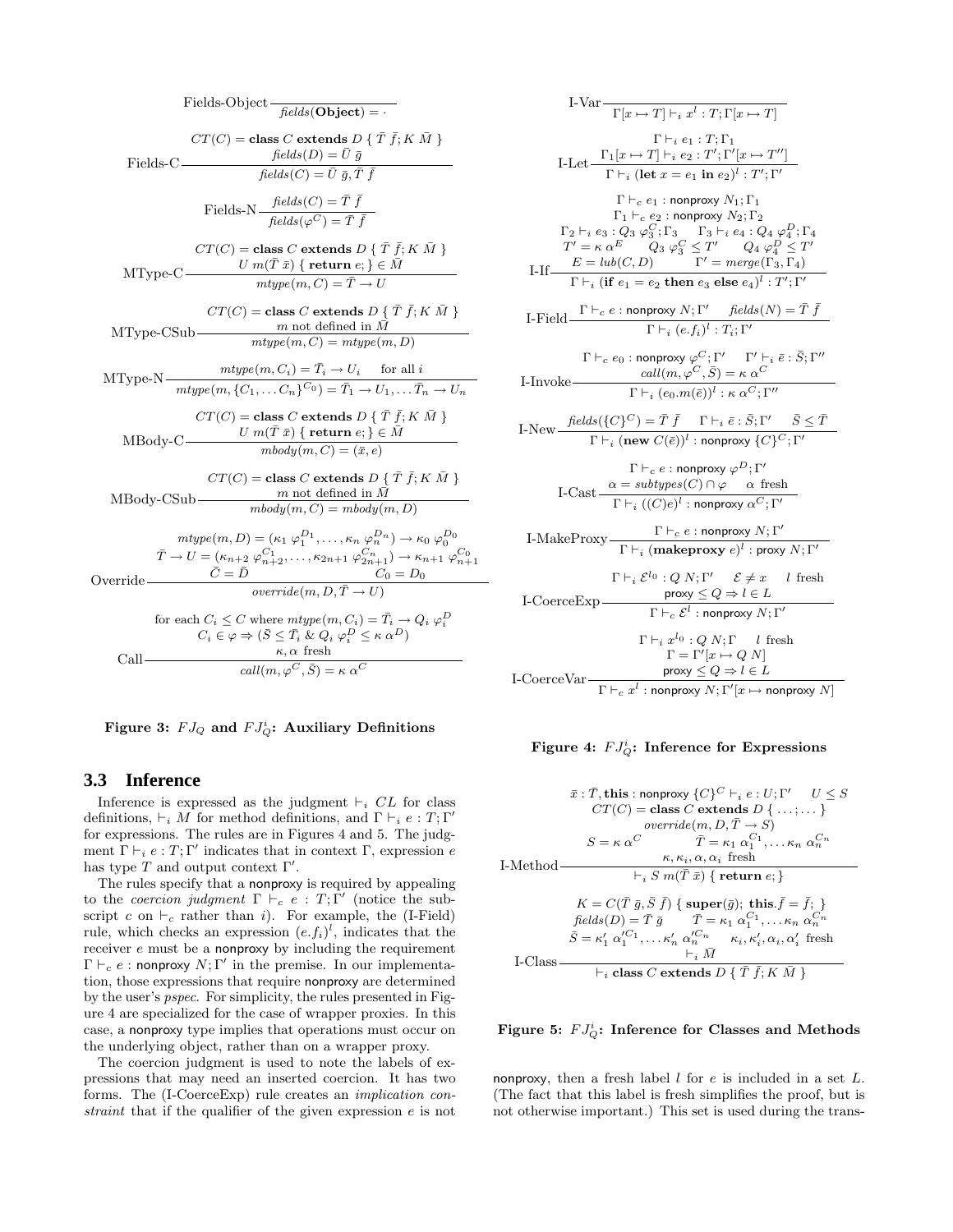formation to determine where coercions must be inserted. The output type of this judgment always has a nonproxy qualifier; this will be justified by inserting coercions during transformation. The (I-CoerceVar) rule is similar, except that the variable  $x$  in the input context is re-bound in the output context to its coerced type. This flow-sensitive treatment allows the continuation avoid coercing a variable that has already been coerced.

Most inference rules thread the output context of one subexpression to the input context of another. When typing  $\Gamma \vdash \bar{e} : \bar{T}; \Gamma',$  the output context  $\Gamma_i$  from typing expression  $e_i$  is used as the input context when typing  $e_{i+1}$ .

Here are highlights of the other interesting rules:

- In the (I-Let) rule, the output context  $\Gamma_1$  of the binding expression  $e_1$  is extended with the binding  $x \mapsto T$ when used as the input context of the body  $e_2$ . When typechecking of the body is completed, the  $x$  binding is removed from output context  $\Gamma'$ .
- In the (I-If) rule, the output context is a merging of the output context of each of the branches of the if. In particular, the function  $merge(\Gamma_1, \Gamma_2)$  is the context  $\Gamma'$ such that for each x in  $dom(\Gamma_1) \cap dom(\Gamma_2)$ ,  $\Gamma'(x) = T$ where  $\Gamma_1(x) \leq T$  and  $\Gamma_2(x) \leq T$ . The result type is  $T'$ , which is a supertype of the types of each of the if branches, bounded by the least of upper bound of their bounds.
- The (I-Invoke) rule creates subtyping constraints between the arguments  $\overline{S}$  and all methods that are possible receivers of the call using the auxiliary function  $call(m, \varphi^C, \overline{S})$  (this and other auxiliary functions are shown in Figure 3). This is done using implication constraints: for all possible subtypes of  $C$ , only those that appear in  $\varphi$  are constrained. This allows overriding methods to have arguments with different qualifiers than the methods they are overriding, improving the precision of the analysis. For example, the argument  $o$  to class  $A$ 's method  $m$  might by a nonproxy, while the argument to its subclass B's overriding method  $m$  could be a proxy. This is sound because all calling contexts of m are considered.
- The (I-Cast) rule requires that the resulting set-type  $\alpha$ contains those names in e's set-type  $\varphi$ , limited to those that are also subtypes of the bound  $C$ . The predicate  $subtypes(C)$  is the set of all subtypes of C defined in the class table CT. There are three possible outcomes. First, if C is a subtype of D, then  $\varphi$  may contain classes B such that  $C \leq B$ . These will be pruned from the solution, since this is a downcast. Second, if  $C$  is a supertype of D, then the intersection will be  $\varphi$ , since all the class names in  $\varphi$ , which are bounded by D, are also bounded by C. Finally, if neither situation holds, which is to say that  $C$  and  $D$  are unrelated, then the intersection will be empty, signaling that we have a type error.
- The (I-MakeProxy) rule requires that  $e$  be a nonproxy in makeproxy e. This prevents proxies of proxies. While not technically necessary, it simplifies our implementation of coercions. For example, for a wrapper proxy, the underlying object can always be extracted directly; otherwise a coercion would have to iterate until it reached a non-wrapper.

$$
\mathcal{F} \cup \{Q \varphi^C \leq Q' \varphi'^D\} \equiv
$$
\n
$$
\mathcal{F} \cup \{Q \leq Q'\} \cup \{\varphi \subseteq \varphi'\} \cup
$$
\n
$$
\{\varphi \subseteq subtypes(C)\} \cup \{\varphi' \subseteq subtypes(D)\} \cup
$$
\n
$$
\{C \leq D\}
$$
\n
$$
\mathcal{F} \cup \{\{D\} \subseteq \alpha\} \cup \{D \in \alpha^C \Rightarrow (\bar{S} \leq \bar{T}_i \& Q_i \varphi_i^C \leq \kappa \alpha^C)\} \equiv
$$
\n
$$
\mathcal{F} \cup \{\{D\} \subseteq \alpha\} \cup \{\bar{S} \leq \bar{T}_i\} \cup \{Q_i \varphi_i^C \leq \kappa \alpha^C\}
$$
\n
$$
\mathcal{F} \cup \{\alpha \subseteq (subtypes(C) \cap \varphi)\} \equiv
$$
\n
$$
\mathcal{F} \cup \{\alpha \subseteq subtypes(C)\} \cup \{\alpha \subseteq \varphi\}
$$
\n
$$
\mathcal{F} \cup \{\{D\} \subseteq \alpha\} \cup \{\alpha \subseteq \varphi\} \equiv
$$
\n
$$
\mathcal{F} \cup \{\{D\} \subseteq \alpha\} \cup \{\alpha \subseteq \varphi\} \cup \{\{D\} \subseteq \varphi\}
$$

 $\mathcal{F} \cup \{\{D\} \subseteq \varphi\} \cup \{(subtypes(C) \cap \varphi) \subseteq \alpha\} \equiv$  $\mathcal{F} \cup \{\{D\} \subseteq \varphi\} \cup \{(subtypes(C) \cap \varphi) \subseteq \alpha\} \cup \{\{D\} \subseteq \alpha\}$ if  $D \leq C$ 

#### Figure 6: Subtype Constraint Reduction

In the standard parlance, our inference system is monomorphic: it is field-insensitive and context-insensitive. Contextand field-sensitivity could be supported by adding class and method parameterization, as with Generic Java (GJ) [6].

#### **3.4 Constraint Solving**

Proxy inference generates constraints on the flow of proxies of the following forms (listed with the rules that generate them):

$$
T \leq U
$$
 (I-If), (I-New)  
\n
$$
\alpha = subtypes(C) \cap \varphi
$$
 (I-Cast)  
\n
$$
C_i \in \varphi \Rightarrow (\bar{S} \leq \bar{T}_i \& Q_i \ \varphi_i^C \leq \kappa \ \alpha^C)
$$
 (I-Invoke)

Note that we represent the equality constraint from (I-Cast) as two subset constraints. Constraints on where coercions might be introduced have the form proxy  $\leq Q \Rightarrow l \in L$ . Call the set of flow constraints  $\mathcal{F}$ , and the set of coercion constraints C. We can solve these constraints as follows.

We can reduce  $\mathcal F$  by continuously applying the rewriting rules shown in Figure 6. These reduce compound constraints into simpler ones following the subtyping rules, and iteratively discharge the implication constraints when the left-hand-side of the implication can be solved. When finished, all constraints will have the following forms:  $C \leq D$ ,  $\varphi \subseteq \varphi'$ , and  $Q \leq Q'$ . The first form are subtyping requirements determined by the program; if they do not hold then the program would not be type-correct in  $FJ$ .

The remaining two forms can be solved by standard techniques. In particular, the qualifier constraints in  $\mathcal F$  form an atomic subtyping constraint system. Given n such constraints, the fact that proxy and nonproxy form a finite lattice allows us to solve them in  $O(n)$  time [36]. The set-type constraints in  $\mathcal F$  are subset constraints, as occur in Andersenstyle points-to analysis. Given  $n$  such constraints, these can be solved in at worst  $O(n^3)$  time [2], though in practice it is often faster.

A solution  $\sigma$  to constraints in  $\mathcal F$  is a mapping from qualifier variables  $\kappa$  to constants proxy and nonproxy, and settype variables  $\alpha$  to sets of class names  $\{C_1, \ldots C_n\}$ . The solution ensures that for each constraint  $Q_1 \leq Q_2 \in \mathcal{F}$  we have  $\sigma(Q_1) \leq \sigma(Q_2)$ , and similarly for set-type constraints. We write  $\sigma \models \mathcal{F}$  if  $\sigma$  is a solution of  $\mathcal{F}$ . We are interested in a *least* solution to  $\alpha$  for set-types, to reduce spurious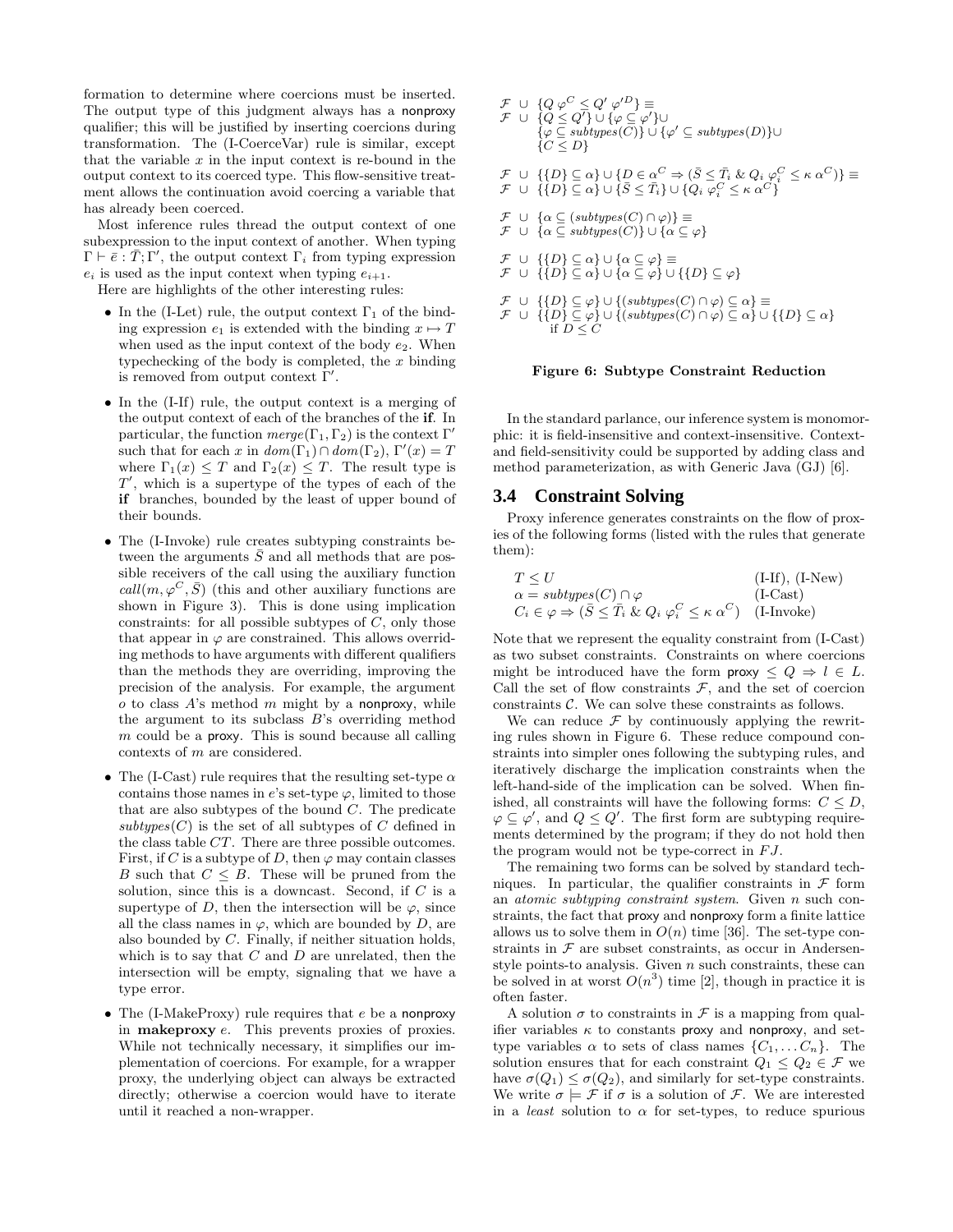

Figure 7: Transforming a  $FJ_Q^i$  expression to a  $FJ_Q$  expression following inference

constraints on qualifiers, and favor proxy over nonproxy for unconstrained qualifier variables so that we might delay inserting a coercion until absolutely necessary.

Given a solution  $\sigma$  to constraints  $\mathcal{F}$ , we can solve the coercion constraints C. In particular, we apply  $\sigma$  to the left-hand-side of each implication in  $\mathcal{C}$ , and then solve. The result is a set  $L$  of all program labels that require a runtime coercion to properly typecheck. We write  $\sigma, L \models \mathcal{C}$  for the set L and substitution  $\sigma$  that satisfies constraints C.

#### **3.5 Transformation**

We can now transform a  $FJ_Q^i$  program to a  $FJ_Q$  program, using L and  $\sigma$  resulting from inference.  $FJ_Q$  differs from  $FJ_Q^i$  only in the addition of expressions of the form coerce  $e$ , and in the absence of all qualifier and set-type variables (these are substituted out by their solutions). The expression coerce e takes a possible proxy e, and coerces it to a non-proxy at runtime. Like **makeproxy**  $e$ , our semantics treats coercions generically, merely changing the tag on e to be nonproxy.

The transformation is shown as the function  $\mathcal{T}[\cdot]$  in Figure 7, where L and  $\sigma$  are "global" to avoid clutter. This function simply inserts coercions where directed by L, and rewrites the types on method declaration parameters and field declarations as directed by  $\sigma$ . To avoid clutter, it strips off all labels l.

In the case that we are doing a completely static analysis, e.g., to look for transparency violations, the fact that  $L$  is non-empty would denote a possible violation, so the transformation stage would signal an error, as directed by the user.

#### **3.6 Properties**

We wish to prove that  $FJ_Q$  is sound with respect to an operational semantics, and that a transformed  $FJ_Q^i$  program is sound with respect to the semantics of  $FJ_Q$ . For the first, the proof follows the standard syntactic approach of using progress and preservation lemmas. The second is done by proving well-typedness of the transformed program given the well-typedness of the source  $FJ_Q^i$  program.

Well-typedness of  $FJ_Q$  programs is expressed as the judgment  $\vdash CL$  for class definitions,  $\vdash M$  for method definitions and  $\Gamma \vdash e : T; \Gamma$  for expressions. The typing rules are in Figure 9 in the Appendix. Typechecking  $FJ_Q$  is straightforward, and similar to inference on  $FJ_Q^i$ .

The operational semantics of  $FJ_Q$  is set up as an abstract machine. Programs consist of a store S and an expression to evaluate e, and the transition relation  $\rightarrow$  maps programs  $(S, e)$  to programs  $(S', e')$ . The store maps variables x (either source program variables or fresh "addresses" allocated during evaluation) to values. The complete transition rules are presented in the Appendix (Figure 10). We also extend  $FJ_{Q}$  typing to programs, to support the proof of preservation.

The *progress* and *preservation* lemmas for  $FJ_Q$  are as follows:

LEMMA 3.1 (PROGRESS). Given that  $\vdash (S, e) : T; \Gamma',$ then either

- $\bullet$  e is a variable x.
- $(S, e) \rightarrow (S', e')$  for some S' and e'.
- $\bullet$   $(S,e)$  is stuck due to a failed dynamic downcast.

LEMMA 3.2 (PRESERVATION). Given that  $\vdash (S, e) : T$ , and that  $(S, e) \rightarrow (S', e')$ , then  $\vdash (S', e') : U$  such that  $U \leq$  $T$ .

Note that the type  $U$  of the program after it takes a step may be a subtype of its original type  $T$  due to both coercions (to downcast the proxy qualifier) and dynamic downcasts.

Using the above lemmas, the following theorem follows.

THEOREM 3.3 (TYPE SOUNDNESS).  $Given \vdash e : T; \Gamma',$ then either

- $(\emptyset, e) \rightarrow^* (S, x)$  for some S and x.
- $(\emptyset, e) \rightarrow^* (S, e')$  for some S and e', where  $(S, e')$  is stuck due to a failed dynamic downcast.
- $(\emptyset, e)$  executes forever.

Here, we define  $\rightarrow^*$  to mean the reflexive, transitive closure of the transition relation  $\rightarrow$ . Implicit in all of these statements is the presence of the well-formed class table CT. As is standard, the proofs of progress and preservation are by induction on the typing and evaluation derivations, respectively, and type soundness follows from them.

Finally, we can show that our proxy transformation from  $FJ_Q^i$  to  $FJ_Q$  is sound.

THEOREM 3.4 (INFERENCE SOUNDNESS). Given a substitution  $\sigma$ , label set L, and an inference derivation  $\vdash_i CT$ which generates constraints  $\mathcal F$  and  $\mathcal C$ , if  $\sigma \models \mathcal F$  and  $\sigma, L \models \mathcal C$ , then  $\vdash \mathcal{T}$ [CT]. Moreover, for each subderivation of  $\vdash_i$  CT which contains subderivations of the form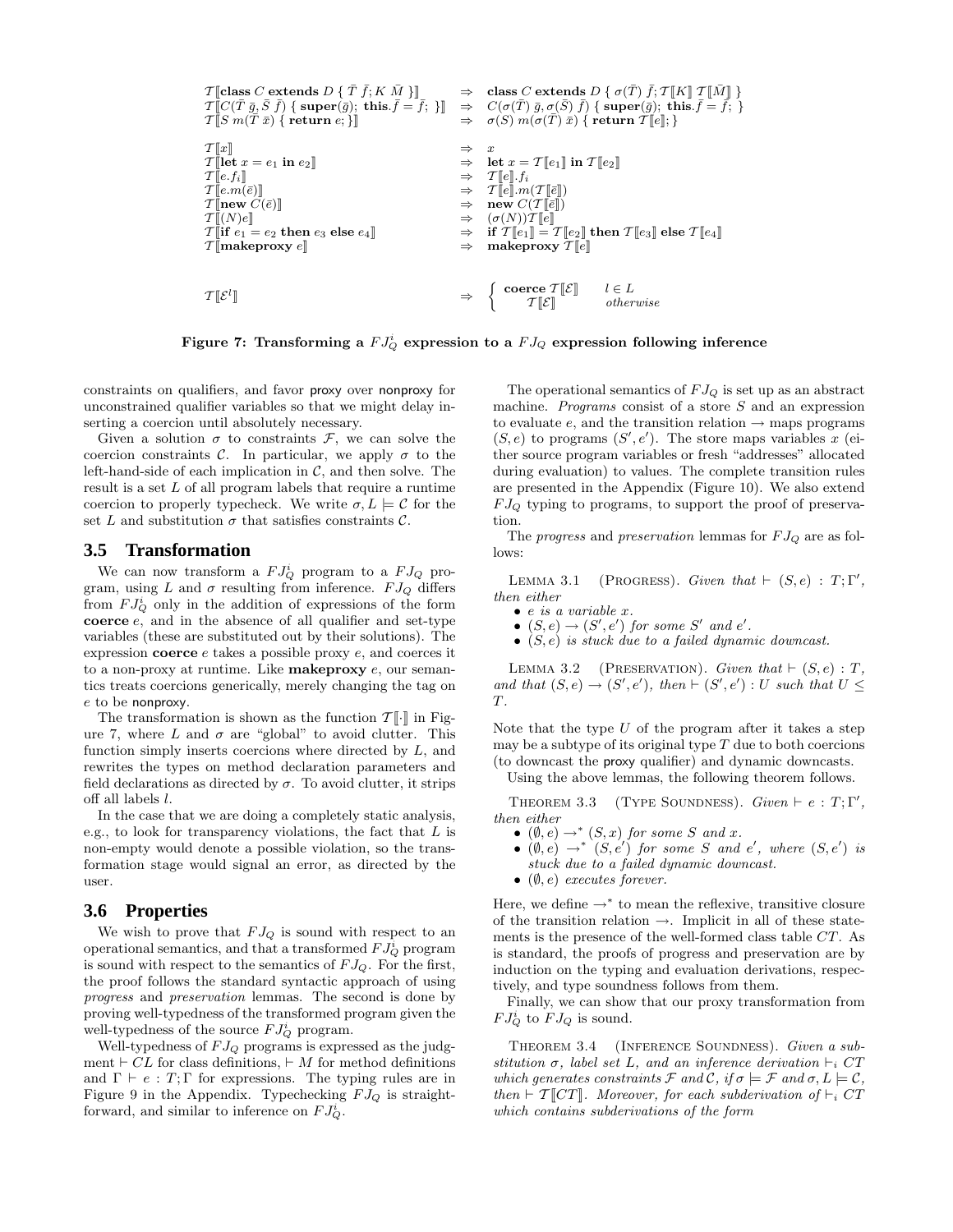1.  $\vdash_i CL$ 

2.  $\vdash_i M$ 

3.  $\Gamma \vdash_i \mathcal{E}^l : T; \Gamma', or$  $\Gamma \vdash_c \mathcal{E}^l : T; \Gamma'$ 

there is a corresponding subderivation of  $\vdash \mathcal{T}$   $\llbracket CT \rrbracket$  having the form:

- 1.  $\vdash \mathcal{T}$   $\llbracket CL \rrbracket$
- 2.  $\vdash \mathcal{T}$   $\llbracket M \rrbracket$
- 3.  $\sigma(\Gamma) \vdash \mathcal{T} \llbracket \mathcal{E}^l \rrbracket : \sigma(T); \sigma(\Gamma')$

The proof is by induction on the inference derivation. All proofs can be found in our companion technical report [34].

#### **3.7 Discussion**

Compared to past work in flow-sensitive type qualifiers, flow-sensitivity in our system is significantly simpler. The approach of Foster et al. [16] allows arbitrary memory locations to be treated flow-sensitively, which is complicated by the combination of aliasing and mutation. In particular, allowing the qualifier of a value to change flow-sensitively requires proving that the value is not aliased (is "linear"). In contrast, our approach only treats *local variables* flowsensitively, and since Java has no "address-of" operator &, the contents of a local variable can only be accessed through that variable. Thus, we get linearity "for free," trading expressive power for simplicity. The caveat is that the implementation of coerce x provided by the user must only operate on the variable x, not on the object x refers to. For wrapper proxies, this is what happens: x is overwritten to point to the underlying object instead of the wrapper. If coercions do not meet this criteria, then they are not treated flow-sensitively.

It is because we are flow-sensitive only for local variables that we opted not to model field and variable updates in the  $FJ_Q$ . While adding updates would be straightforward (it is modeled in MJ [5] and existing qualifier systems [15, 16], for example), it would not change the character of our approach, adding only unnecessary complication.

In order to be able to support the full Java language, we had to address the use of the JNI and reflection mechanisms. We have assumed a conservative approach in this case, by demanding that no proxy object ever flows in the JNI API or in any reflection invocation. This approach inserts claims at all places where a native method is called, and on the arguments of java.lang.reflect.Method.invoke(...), ensuring that no proxy Object will ever be passed to a reflection or JNI invocation. In addition, a proxy object might be accessed via reflection, e.g., by reading the fields of another object. Therefore, the analysis treats all objects obtained that way as possible proxies.

## **3.8 Other Applications**

While the formal presentation of our analysis is specific to proxies, our added support for coercions can easily be folded into more general qualifier systems, admitting new or improved applications. Here we consider three possibilities.

*Security-sensitive Data.* Shankar et al. [37] describe an application of type qualifiers in which untrusted data, e.g., arriving from a user login prompt or a network connection, is given the qualifier tainted, while trusted data is given qualifier untainted. Qualifier inference is used to ensure that tainted data does not flow to functions requiring untainted data. A similar analysis is supported in Perl programs, except that checks for tainted data are performed dynamically. This has the drawback of the potentially-significant added runtime overhead of dynamic checks, but has the benefit that it is precise, and will thus avoid the false alarms generated by the purely static approach.

We can use our framework to implement a blending of these two approaches. In particular, the pspec would specify which routines returned tainted data, and which expected untainted data, while the ispec would implement coercions as a check to determine whether the data came from an untrusted source, e.g., by reading a required field from the object. This approach blends the two prior approaches by using static analysis to avoid many, but not all, runtime checks.

*Stack allocation.* Java objects have dynamic, unrestricted lifetimes, implemented using heap allocation and garbage collection. While stack-allocating objects could improve performance, avoiding dangling pointers would entail that no stack-allocated object escape its defining scope. This could happen if the object was assigned to a field or returned from its defining function. One solution would be to copy a stackallocated object to the heap at the point it escapes its scope. However, doing so might violate transparency if that object's identity had already been revealed, e.g., by using the stack-allocated object as an argument to ==.

Our analysis can support transparent stack allocation using two qualifiers, heap and stack, where the latter annotates an object that could be either heap- or stack-allocated, and the former indicates an object that must be heap-allocated; we thus have heap  $\leq$  stack. Any operation that could reveal the identity of an object or cause it to escape (e.g., by assigning it to a field of a heap object) would require the object have qualifier heap. A coercion would check if an object was on the stack (perhaps using a bit mask), and copy it to the heap if necessary.

*Not-null types.* Another application is the use of null and nonnull qualifiers to characterize objects that are possibly null, or definitely not null, respectively [13]. This would provide a simple way of specifying the standard null-check elimination optimization as a qualifier system, and would allow users to manually annotate fields or method arguments as being nonnull, to avoid explicit null tests.

To implement this in our framework, the pspec would indicate that all occurrences of the constant null have qualifier null (including default initialization of fields), and that concrete object usages, e.g., to call a method, require that the object qualifier be nonnull. The ispec would implement coercions as null-checks (throwing an exception on failure), with flow-sensitivity naturally eliminating redundant checks. Of course, to be truly useful, we would require the cooperation of the JVM to avoid checks proven redundant by our framework.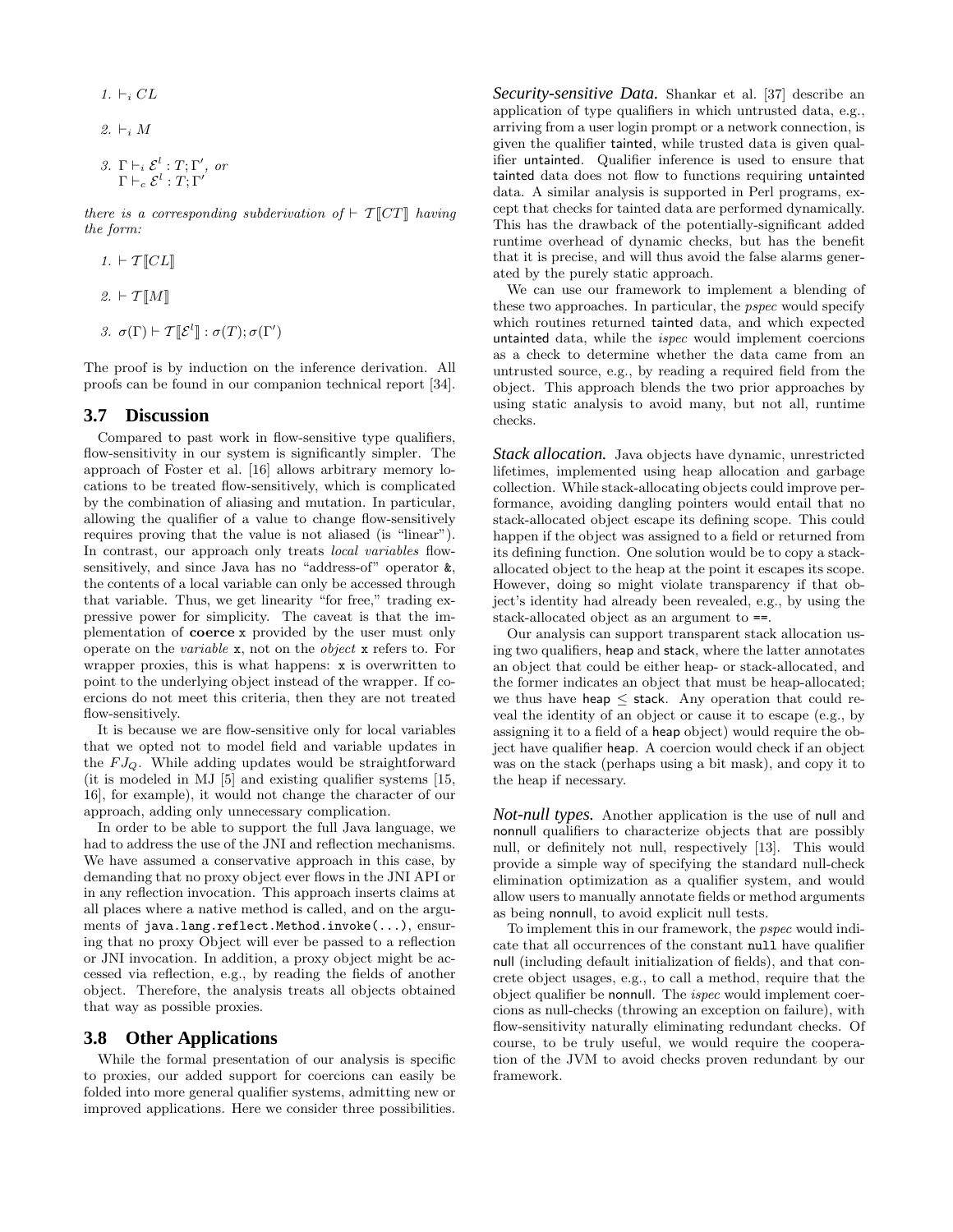## **4. ASYNCHRONOUS METHOD CALLS**

Having described our proxy framework formally, we now describe our implementation of asynchronous method invocations in Java.

## **4.1 Framework Implementation**

Our analysis is implemented as an extension to Soot [40] (version 2.1.0), a framework for analyzing and transforming Java classfiles. Soot provides a framework for implementing flow-insensitive points-to analyses called SPARK [27]. We extended SPARK to track proxies and generate set types based on points-to information. SPARK's constraint graph representation uses a node (corresponding variously to a qualifier variable  $\kappa$  or a set type variable  $\alpha$ ) for each local variable and method parameter. We extended this to be flow-sensitive by assigning multiple nodes to each variable or method parameter, one per use. As an optimization, we do so only for nodes that could possibly contain proxies, as determined by a flow-insensitive analysis. This reduces the total nodes to consider, since proxies are typically used sparingly in the program (relative to the total number of objects). For the applications presented in Section 5, this optimization yields a 6% to 45% improvement in the cost of the flow-sensitive analysis. Note that SPARK also supports context-sensitivity, but we have not taken advantage of this as of yet.

Programmers implement the pspec and ispec by providing three classes and linking them into the analysis:

- 1. The AsyncGen class in the pspec defines syntactic patterns that indicate where proxies are introduced. These patterns must, of course, be legal Java syntax that could have been compiled to bytecode.
- 2. The Policy class in the pspec defines coercions using a visitor over the Jimple syntax tree that specifies which expressions require non-proxies.
- 3. The ClaimTransformer class implements the ispec. It defines how call sites that create proxies are transformed, and how coercions are implemented. It may direct that supporting classes be linked into the transformed application.

Because Jimple represents typed bytecode, coercions that assign back to the original variable must be well-typed. Thus we give type  $\mathsf{Object}$  to each Jimple variable x of type A that could contain a proxy. Whenever  $x$  is coerced, we assign the result to a newly-introduced variable y with type A, and replace with y subsequent occurrences of x in the continuation. This transformation is sound because proxies are treated transparently, and because there is no way to alias and mutate the storage of the original variable x.

## **4.2 Asynchronous Invocations**

Programmers invoke methods asynchronously using the syntax

 $r =$  Async.invoke $(t, o. m(e_1, e_2, ...)$ ;

According to the pspec, this syntax indicates that method  $m$  should be invoked asynchronously and the result (if any) returned to the caller will be a future. The method's arguments  $e_1, e_2, ..., e_n$  are still evaluated in the current thread.

The *ispec* defines the steps needed to implement an asynchronous call. First, the program creates an anonymous subclass of ProxyImpl that encapsulates the invocation of method  $m$ . ProxyImpl has the following signature:

```
public class ProxyImpl implements Runnable, Wrapper {
 public void run(); // executes the invocation
 public Object get(); // acquires the result
}
```
The Wrapper interface simply defines a single get method, which extracts the underlying object for which the wrapper is a proxy.

```
public interface Wrapper { Object get(); }
```
Next, the ProxyImpl object is passed to a thread manager. Thread managers implement the Java 1.5 Executor interface:

```
public interface Executor {
 void execute(Runnable command);
}
```
The thread manager will call the ProxyImpl's run method in a separate thread to achieve asynchrony. The run method will execute the method invocation  $o.m(e_1,e_2,...)$  and store the result in a private field, to be extracted by a call to get. Finally, the ProxyImpl is returned to the caller of the original method  $m$  in place of the result  $r$ .

If the analysis determines that a program variable x with type A could contain a future, a coercion is required before x can be used concretely. The ispec implements coercions with the following code fragment:

```
(A)(x instanceof Wrapper ? ((Wrapper)o).get() : x)
```
That is, if x is a wrapper, then we must call get to extract the result. The get method in turn will wait if the result is not yet available.

Any implementation of Executor can be used as a thread manager. We have used the Java 1.5 ThreadPoolExecutor, which provides an extensible thread pool implementation, as well as our own ThreadPerObjectExecutor, which emulates active objects [26] by mapping each object receiving an asynchronous method call to an executor.

Note that programmers can influence where claims occur by performing "null" casts. That is, the expression  $(C)e$ requires e's qualifier to be nonproxy, so casting it to its known type will have the effect of forcing a claim.

This design is both lightweight and flexible. Programmers can easily experiment with method asynchrony without rewriting substantial amounts of code. In addition, programmers can experiment with a variety of threading policies by choosing different thread managers.

A simple extension supports lazy evaluation. To invoke method  $\hat{m}$  of object  $o$  lazily, the programmer uses the syntax:

```
r =Lazy.invoke(o.m(e_1, e_2, ...);
```
A ProxyImpl subclass is generated as above, but here the run method is called by get (called when the wrapper is claimed) if no final result yet exists.

## **4.3 Exceptions**

If an asynchronous method call  $o.m()$  throws an exception  $E$ , that exception is cached inside the future returned by  $m$ . When the future is claimed, the exception  $E$  is re-thrown.<sup>2</sup> This presents some challenges to the analysis.

 ${\rm ^2This}$  differs from a Future in util concurrent, whose get method declares it could throw an ExecutionException, encapsulating any exception thrown by the computation. As such, the programmer is required to handle ExecutionException each time that a future is claimed. Our implementation of claim essentially catches this exception, and then re-throws the exception it encapsulates.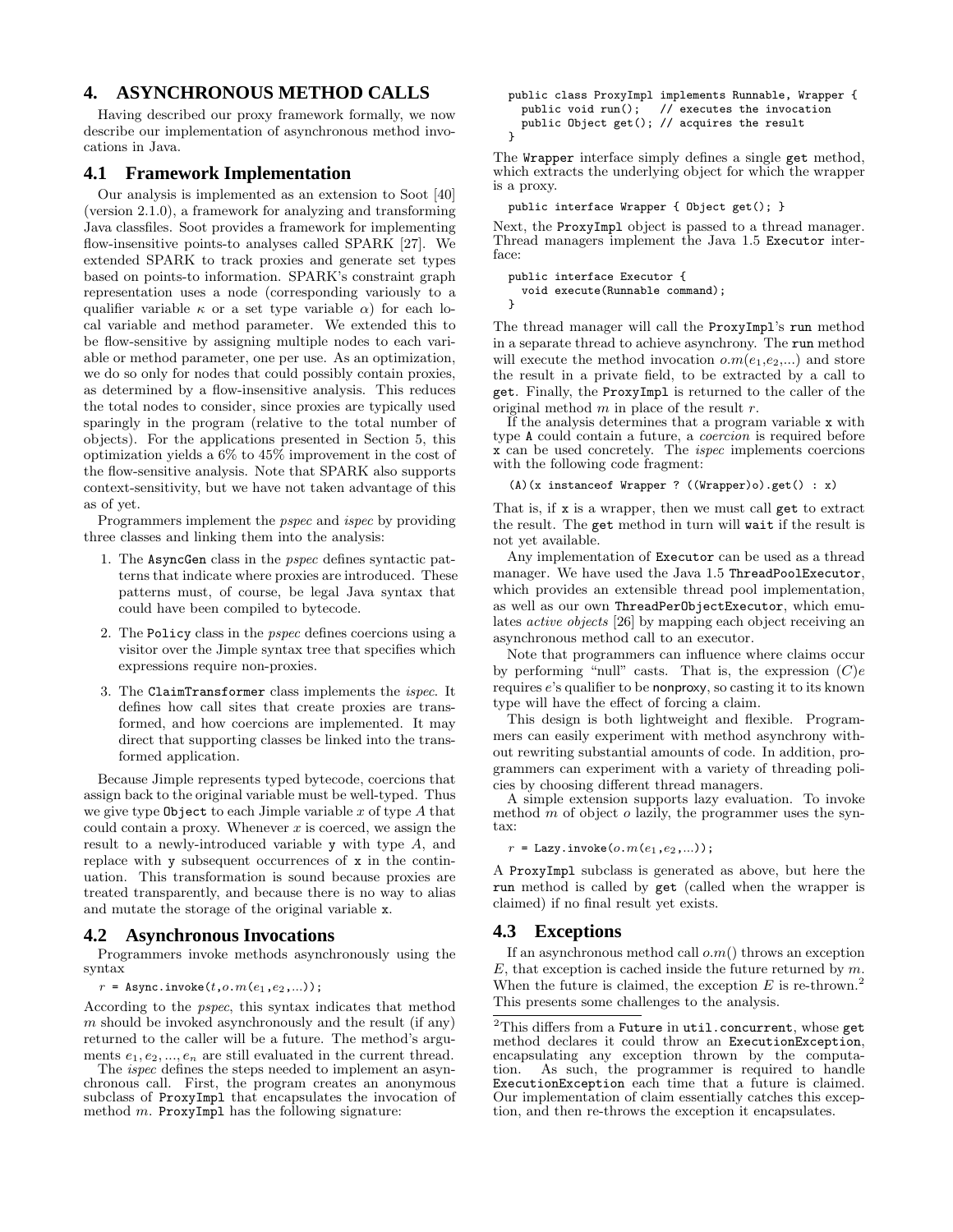The fact that claims could throw exceptions can be modeled as a simple extension to  $FJ_Q$ . We first must extend the language to model exceptions. We extend expressions e to include the form **try** e **catch**  $E \Rightarrow e$ , where E is the name of the exception being handled. Method declarations are extended to include throws clauses. We also add a form throw  $E$  for throwing an exception of type  $E$  (throw could take arbitrary expressions of exception type, but this simplifies the presentation). We extend the typing judgment from Figure 9 to include the *throw set*  $\mathcal T$  of exceptions  $E$ that could be thrown by evaluating an expression.

The typing rule for try-blocks is:

$$
\Gamma, \vdash e_1 : T_1; \Gamma_1; T_1 \quad \Gamma \vdash e_2 : T_2; \Gamma_2; T_2
$$
\n
$$
T_2 \leq T \quad T_1 \leq T \quad \Gamma' = \text{merge}(\Gamma_1, \Gamma_2)
$$
\n
$$
T' = \text{handles}(E, T_1) \cup T_2
$$
\n
$$
\Gamma \vdash \text{try } e_1 \text{ catch } E \Rightarrow e_2 : T; \Gamma'; T'
$$

The function  $\text{handles}(E, \mathcal{T}_1)$  prunes those exceptions  $E' \in$  $\mathcal{T}_1$  which are subtypes of E. The resulting throw set is this pruned set and the set from the handler. This rule conservatively assumes any flow-sensitive effects of  $e_1$  reflected in  $\Gamma_1$ will not be seen in  $e_2$ . When checking a method consisting of expression  $e$ , we make sure that  $e$ 's resulting throws set is covered by the throws clauses the method declares.

Now we must reflect into a proxy's type what exceptions it might throw. To do this we expand the proxy qualifier into a family of qualifiers, where each mentions an exception  $E$ that could be thrown if the qualified value is coerced. These form a lattice based on the subtyping relationship between exceptions E. For example, we have  $\textsf{proxy}E \leq \textsf{proxy}E_2$  if  $E \leq E_2$ . For all E, we have proxy  $\leq$  proxy E.

The rule for makeproxy e becomes

$$
\frac{\Gamma \vdash e : \text{nonproxy } N; \Gamma'; \mathcal{T} \qquad E = lub(\mathcal{T})}{\Gamma \vdash \text{makeproxy } e : \text{proxy } E \ N; \Gamma'; \emptyset}
$$

That is, the exceptions that e could throw are reflected into its qualifier. For this rule to be sound, we must modify the operational semantics to capture any exception thrown when evaluating e in the proxy, and then re-throw the exception when doing the coercion. The typing rule for coerce reflects that an exception could be thrown:

$$
\frac{\Gamma \vdash e : Q \ N; \Gamma'; \mathcal{T} \quad Q \leq \text{proxy} E}{\Gamma \vdash \text{coerce } e : \text{nonproxy } N; \Gamma'; \mathcal{T} \cup \{E\}}
$$

In our implementation, we must extend the definition of the Wrapper interface to define get methods that could throw the various expressions E determined by the analysis, and adjust ProxyImpl and claim code accordingly (which is easy to do automatically).

Given this formulation, we ensure that proxy inference deals with exceptions properly in a couple of ways. In the simplest case, we ensure that in expression **makeproxy**  $e$ , e never throws an exception. This is done by allowing the programmer to provide a handler for possible exceptions when creating the proxy. In particular, users can use an Executor that handles exceptions in a user-specified way inside spawned threads. This approach also requires that the user specify a "default" value for the object returned by a claim, since the swallowed exception will have prevented the method from returning a value. In our experience, this simple approach works fairly well in practice.

In the second case, we let inference determine where proxies could flow, signaling an error only if an inserted coercion could throw an exception not covered by the throws clause for the method in which it occurs. For many applications we have considered, unclaimed proxies do not flow outside the scope of a reasonable exception handler. This is frequently true for event-style server applications, which have an outermost exception handling block coupled with the event loop to catch exceptions raised by event handlers. In the case that a proxy does flow to an unexpected location, the user learns exactly where the offending claim was inserted and can manually alter the code to insert a handler. Alternatively, when the user specifies a method call should be asynchronous, she can provide a handler object whose handle method is called with argument  $E$  when a claim would cause  $E$  to be thrown. Any exceptions thrown by this handler (e.g., to delegate to an outer-scope handler) are reflected in the type of the proxy.

Even when the surrounding context can handle an exception E thrown due to a claim, it could be incorrect to do so. Some exceptions, like IOException, are thrown by many methods, and the exception generated by the claim may violate some invariant expected by the programmer. Though we have not yet done so, we should be able to ensure that a proxy can only throw to handlers that were present in its original context. To do this, rather than track the exceptions possibly thrown by an expression e, we could track all of the handlers that would catch exceptions thrown by e. These would create a similar partial order that would be folded into the proxy qualifier. At the same time, the typing judgment would keep track of the handler context, which is the set of all handlers that an exception could possibly throw to (including those in method callers). Typechecking a coercion would require that the handler context be a subset of the handlers mentioned in the proxy.

Note that all of this discussion need only apply to checked exceptions. As unchecked exceptions typically signal disastrous (unrecoverable) situations, we can choose to ignore them in the analysis.

## **4.4 Synchronization**

Concurrent programs must balance safety and liveness, by guarding against invariant violations and preventing deadlock. Our approach no worse and no better than standard Java thread programming. When using asynchronous method calls, programmers must use ordering, synchronization, immutability, and other techniques to ensure safety and liveness—no automatic support is provided.

Ideally, ensuring a program is safe and live could be as lightweight as introducing an asynchronous invocation. In Lisp, this is trivial because programs are written in a mostlyfunctional (if not purely-functional) style, which means that added concurrency will not affect the program's safety. We contemplated approaches to inserting synchronization automatically [26, 7, 22, 17], but rejected this idea because of its lack of generality and potentially negative impact on performance. We discuss this issue more in Section 6.

Instead, we feel a more promising approach is to have programmers specify synchronization requirements declaratively. Declarative specifications should change infrequently, even as the programmer changes various method invocations to be or not be asynchronous. Therefore, the proper synchronization code could be generated from the specification as changes are made. Work in aspect-oriented programming [29, 25, 8] and language-level transactions [41, 19] aim to realize this goal. By not making any assumptions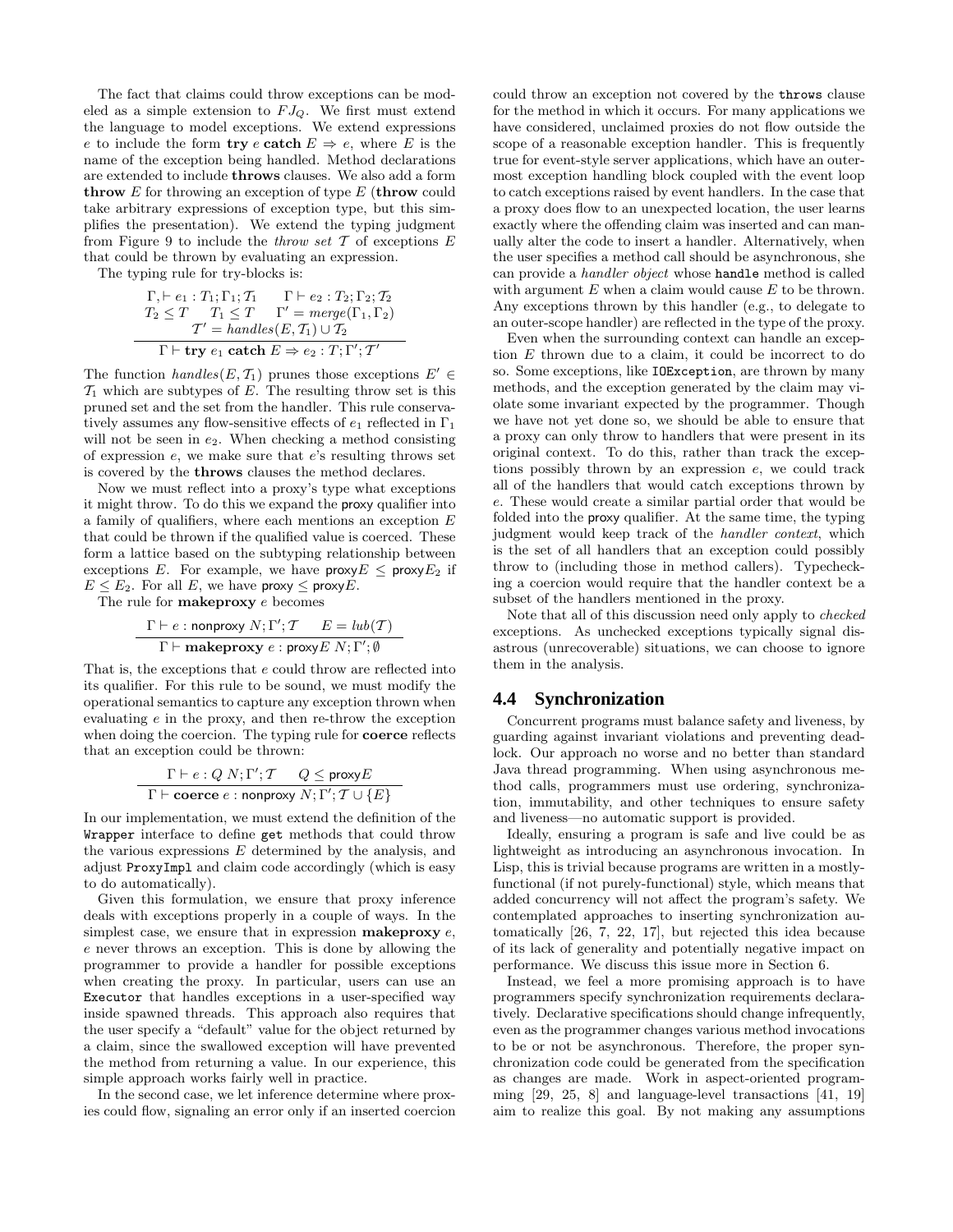| test            | tot $(s)$ | per-check (ns) | $\%$ ovr |
|-----------------|-----------|----------------|----------|
| no claim        | 0.122     | n/a            | n/a      |
| redundant claim | 0.1637    | 16.37          | 34%      |
| necessary claim | 0.335     | 33.5           | 175%     |

Table 1: Overhead of inserted claims,  $N = 10<sup>7</sup>$ 

about synchronization, we can readily incorporate good results from these projects.

## **5. EVALUATION**

We evaluate our framework in terms of (1) programming benefit (how does our framework simplify the programming task), (2) analysis effectiveness (how does it impact the runtime of the instrumented program), and (3) analysis performance (how fast is the analysis). We present a number of applications of both wrapper proxies and transparency checking to give a sense of the costs and benefits of our approach. As use of the Java 1.5 concurrency libraries becomes more widespread, we hope to adapt larger examples to use our framework.

We ran our experiments on a 2 GHz AMD Athlon  $2600+$ with 1 GB of RAM, running Mandrake Linux 9.1 (kernel version 2.4.21.)

## **5.1 Claim Overhead**

Wrapper proxies can flow to potentially many parts of the program, and because our static analysis must be conservative, classes may be instrumented with redundant claims. To measure the performance overhead of necessary as well as redundant claims, we constructed a simple microbenchmark:

```
Object o, p = \ldotsfor (int i = 0; i \le N; i+1) { p = o; p.m(); }
```
The method m simply increments a volatile counter. We varied o to be either a normal object, an already-claimed wrapper proxy, or an unclaimed wrapper proxy (in this last case, the copy from o to p ensures it will be claimed each time, since o never gets claimed and thus will never be rewritten to be the wrapped object). The results are shown in Table 1 for  $N = 10^7$  (other values of N showed a similar relationship).

Redundant claims consist of essentially three instructions at runtime: an instanceof check, a cast, and an assignment. Our measurements show this adds 34% to the loop running time. Necessary claims require an additional synchronized method call and assignment, and cost more. However, these are unlikely to appear frequently because the future is overwritten after the underlying object is acquired, inducing only redundant claims from then on. In actual applications we expect the overhead of claims to be small because (1) not all method calls require claims, and (2) method calls perform real work, dwarfing the cost of claims relative to program running time.

#### **5.2 Programming with Futures**

A central benefit of our approach over a manual coding of proxies is that it simplifies the programming process. To illustrate this, we take an example from the util.concurrent API documentation [24, 12] that describes how to convert a "blocking service" into a non-blocking service using futures. The blocking service implements the following interface:

| interface BlockingService {         |  |  |  |  |  |  |  |
|-------------------------------------|--|--|--|--|--|--|--|
| public Response serve (Request req) |  |  |  |  |  |  |  |
| throws ServiceException;            |  |  |  |  |  |  |  |
|                                     |  |  |  |  |  |  |  |

We first present how we would convert BlockingService objects to be non-blocking using our approach, and then present the manual approach proposed in the documentation for util.concurrent.

*Our Approach.* Given BlockingService object bs, we make calls to its serve method asynchronous by simply changing existing method calls

bs.serve(request)

to be

Async.invoke(executor,bs.serve(request))

The analysis will infer where claims are required and insert them directly into the bytecode of both applications and library classes, based on user input. Assuming claims occur where ServiceExceptions can be caught, we are finished. Otherwise, we can modify invocations to include a wrapping exception handler, or add handlers to claim locations, as described in Section 4.3. We might also wish to insert "null casts" to force claims early, for performance reasons.

*Manual Approach.* To use Java 1.5 Futures instead, we would take the following steps [12]. First, we define a nonblocking variant of the BlockingService interface whose serve method returns a Future, and then build an adapter class to wrap a BlockingService object, as shown in Figure 8. The serve method of NBSAdapter creates a task to invoke the underlying BlockingService object's serve method, handling any exception locally. This task is executed by the adapter's Executor object after turning it into a FutureTask, which implements Future. The future is then returned to the caller.

Now we can make our original bs object non-blocking by creating nbs = new NBSAdapter(bs). Existing calls

bs.serve(request)

are changed to be

nbs.serve(request)

At this point, we must adjust old client code to handle the fact that nbs.serve returns a Future<Response>rather than a Response. So that futures are claimed as late as possible, we must follow how Response objects would have flowed from calls to serve and sprinkle claims just before a futurized Response object is used. This can be tricky if Response objects were stored in containers that could be accessed by many methods or threads throughout the program. If a now-futurized Response object could flow into library routines or third-party components, the programmer may be forced to claim the future early, which could hurt performance.

Compared to one-line-per-invocation change imposed by our framework, this is a fair amount of programming overhead. Moreover, a similar overhead is required to undo the change.

## **5.3 Asynchronous RMI**

For an asynchronous method call to be worthwhile, the added parallelism must overcome the added overheads, such as thread creation time and synchronization, to realize a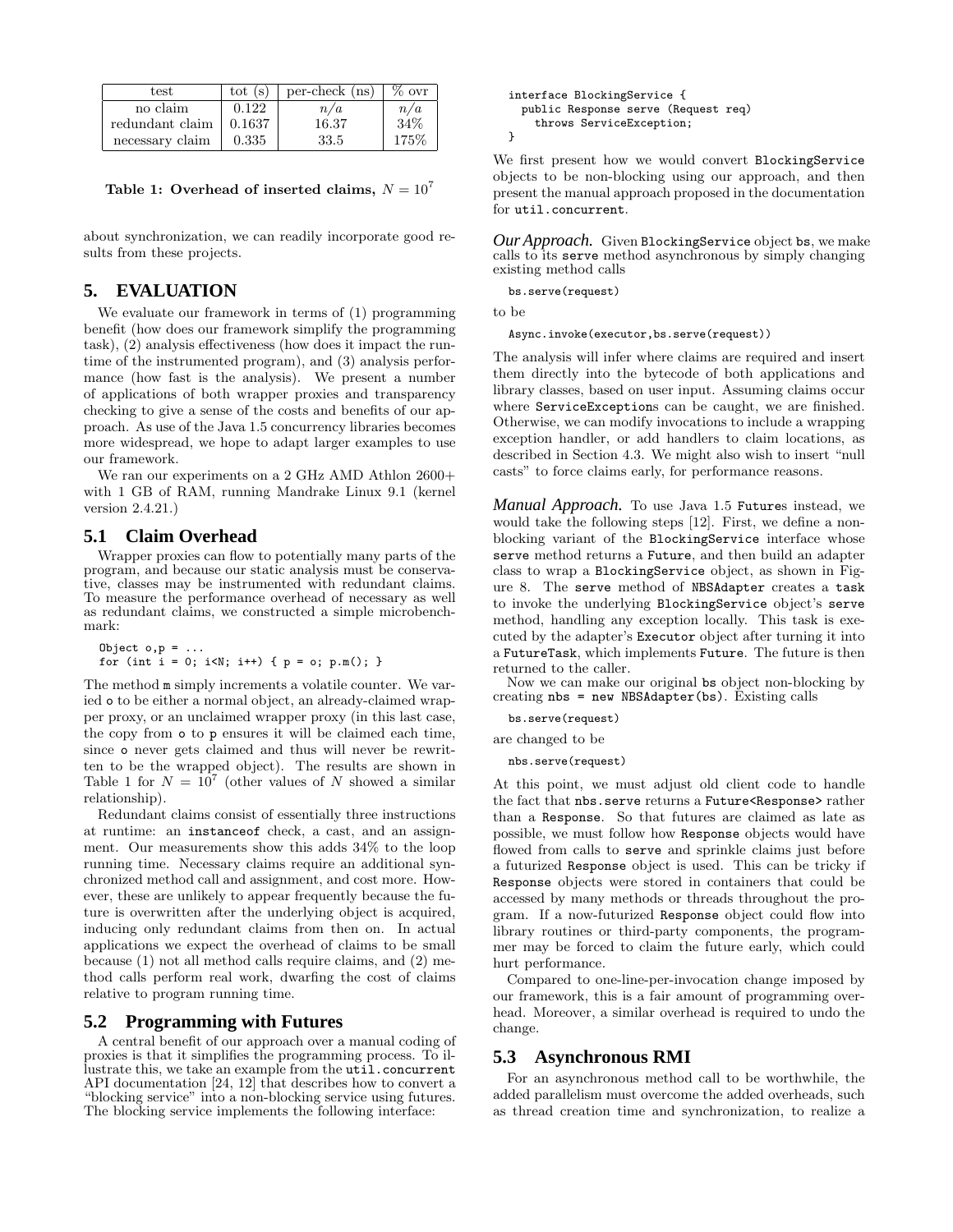```
interface NonBlockingService {
 public Future<Response> serve (Request req);
}
class NBSAdapter implements NonBlockingService {
 public NBSAdapter (BlockingService svc) {
   this.blockingService = svc;
   this.executor = Executor.newFixedThreadPool(3);
 }
 public Future<Response> serve (final Request req) {
   Callable<Response> task = new Callable<Response>() {
     public Response call () {
       try {
          return blockingService.serve(req);
        }
        catch (ServiceException e) {
          e.printStackTrace();
          // more exception handling
       }
     }
   };
   FutureTask<Response> ftask =
     new FutureTask<Response>(task);
    executor.execute(ftask);
   return ftask;
 }
 private final BlockingService blockingService;
 private final Executor executor;
}
```

|  |  | Figure 8: A BlockingService adapter class |  |  |
|--|--|-------------------------------------------|--|--|
|--|--|-------------------------------------------|--|--|

performance gain. Remote method calls are a natural candidate, because they must pay the cost of a network round-trip time for each invocation. Indeed, asynchronous RPC was the initial motivation for Liskov and Shrira's promises [28], and recent work has considered the idea for Java [35, 39].

To illustrate this benefit, we have applied our framework to a RMI-based peer-to-peer service sharing application developed for a class at the University of Maryland<sup>3</sup>. Each peer can perform text processing using a number of composable services, which are simply references to objects implementing a Service interface. If the application does not have all of the services it wants, it can ask for them from the network, and will receive remote references for each in messages from peers. These are stored with the local services in a table.

The code to find a (potentially remote) service is roughly as follows:

```
Service findService(LocalPeer self, String sName) {
  Service s = self.getService(sName);
  if (s != null) return s;
  else {
    self.forward(new FindServiceMessage(sName));
    return getRemoteService(self, sName);
 }
}
```
If the service is present in the local table, the method immediately returns it. Otherwise, the forward method will use RMI to send messages to the node's peers, asking for the service. The first thing we did was make this method call asynchronous (though no future is returned)

The getRemoteService call will block (using wait) until it observes that the desired service has been installed in the table. This is problematic when the client appli-

| Analysis     | Time |          |            |             |        |
|--------------|------|----------|------------|-------------|--------|
|              | s)   | analyzed | fut.<br>W/ | transformed | claims |
| FI           | 73   | 1324     | די         |             |        |
| FS           | 92   | 1324     |            |             |        |
| <b>SPARK</b> | 66   | 1320     | n/a        | n/a         | n/a    |

Table 2: Analysis Performance on Async RMI

cation wishes to invoke findService  $n$  times to create a composed service as each call must wait until the prior service is found and the network will not be used to search for services in parallel. To address this issue, we made the call to getRemoteService lazy, changing it to be Lazy. invoke(getRemoteService(self,sName)). As this syntax introduces a wrapper proxy, the framework rewrites the caller's class to delay the invocation of the method until the proxy is unwrapped. Thus, all  $n$  calls to getService will proceed in parallel, and will only block when the service is used concretely.

*Analysis Performance.* The analysis times for this benchmark are shown in Table 2. Here we show the results of both our flow-sensitive analysis (FS), and a flow-insensitive variant of it (FI). Times are in seconds, and we show the total number of classes analyzed (which are largely library classes), those into which futures could flow, and finally those that were transformed. For those classes transformed, we indicate how many coercions (claims) were inserted. The results show the benefit of flow-sensitivity: fewer classes are polluted with futures and fewer claims are required.

The flow-sensitive analysis takes more time to run than the flow-insensitive version. Both process the same number of classes, but the flow-sensitive version generates more constraints. Indeed, the flow-insensitive analysis is virtually identical to the cost of just running the SPARK without modification. The flow sensitive analysis uses the result of a flow-insensitive analysis to limit the number of variables that are analyzed flow-sensitively. In particular, only the variables that have qualifier proxy are re-analyzed flow sensitively. However, the time saved compared to running the flow-sensitive analysis for the whole program is still significant, even though we are running the analysis twice.

*Runtime Performance.* To assess the runtime benefit to asynchronous remote invocations, we ran some simple experiments on a two-node network connected by 100 Mbps Ethernet. The application attempts to acquire  $n$  services, for  $1 \leq n \leq 10$ , all of which are non-local. We compare the original application (Orig) to our changed version (Async). In addition to normal RMI messaging, we ran a version that inserts an 80 ms delay for each message send, to simulate a wide area message. The results shown in Table 3 represent the median of 11 runs, with all times in milliseconds (the mean and median values were similar).

For the local area traffic, the added parallelism of asynchronous RMI nets performance gains of up to 40%. For the delayed case, the running time of the original application tracks the number of services times the round trip delay, while the Async version significantly amortizes this cost.

Of course, these results could have been achieved by rewriting the application by hand to capture the invocation, and

 $^3$ http://www.cs.umd.edu/class/fall2003/ cmsc433-0201/p5/p5.htm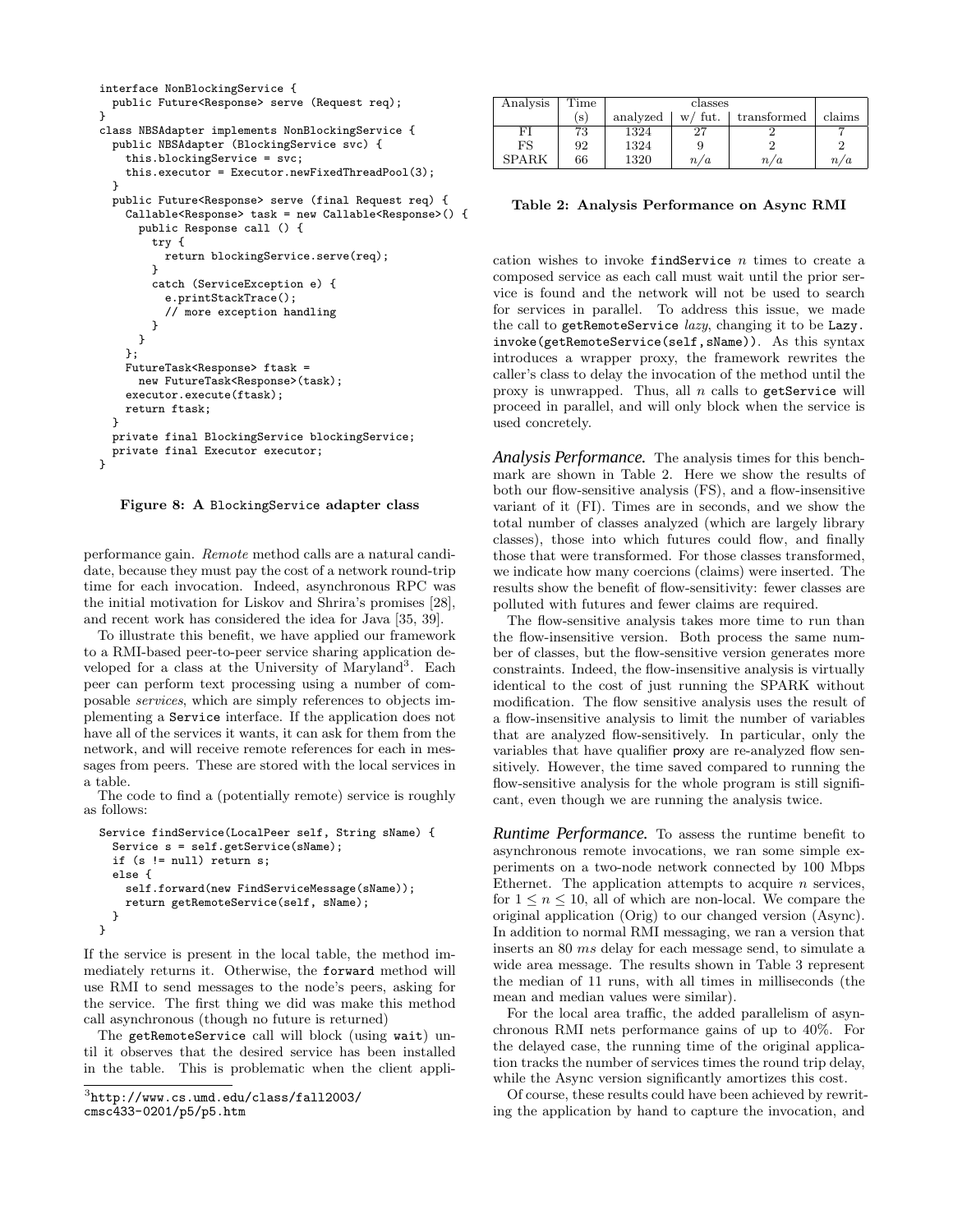| Version                       |     | Services requested and used |     |     |     |         |     |     |     |      |
|-------------------------------|-----|-----------------------------|-----|-----|-----|---------|-----|-----|-----|------|
|                               |     |                             | 3   |     |     |         |     |     |     | 10   |
| Orig.                         | 18  | 32                          | 48  | 65  | 90  | $100\,$ | 113 | 124 | 143 | 153  |
| Async                         | 17  | 26                          | 34  | 42  | 50  | 57      | 62  | 78  | 83  | 84   |
| Orig. $+$ delay               | 101 | 203                         | 304 | 406 | 507 | 607     | 707 | 811 | 916 | 1010 |
| $\text{Async} + \text{delay}$ | 106 | 117                         | 122 | 133 | 145 | 153     | 157 | 160 | 171 | 178  |

Table 3: Elapsed time (s) of Peer-to-Peer RMI application with varying workload

acquire it before applying the result. Our framework made it significantly easier to do this: we only had to annotate two method calls, and the framework did the rest automatically.

## **5.4 Transparency Checking**

We have also used our framework to search for possible transparency violations through the use of interface proxies. Here, we consider a programmer that might like to specialize an object implementing interface  $I$ , e.g., to count how often a particular method is called. Following the proxy design pattern, the programmer could use a dynamic proxy class [9] to create a method-counting object that also implements I, which forwards calls to the original object. Our framework can ensure that the program will never distinguish between the proxy and the underlying object by using an identityrelated operation, like ==, instanceof, etc. This is done with the following policy and implementation specification:

- Policy Calls to Proxy.newProxyInstance(...) introduce proxies. All expressions that are identity-revealing must operate on non-proxies, including synchronized, ==, and instanceof. Note that unlike futures and other wrapper proxies, method calls do not require the object be a non-proxy.
- Implementation No code is needed to generate proxies (that is already being done by the program) or to coerce them. Any requirement of a coercion implies a possible transparency violation, which is signaled by the analysis.

We ran our checker on two examples: an XML-based implementation of SOAP over RMI that uses dynamic proxy classes [38], and the Soot bytecode analysis framework [40] (version  $2.0.1$ ).<sup>4</sup> In the former case, the analysis tracks all proxies created with Proxy.newProxyInstance. In the latter, we selected three different methods that return interfaces, and told the checker that calling these methods might return proxies. This simulates a user wishing to proxy an object returned by one of these methods, e.g., to perform profiling, but ensuring that transparency will not be violated.

We ran the flow sensitive and a flow insensitive analysis to detect possible errors. For the SOAP/RMI example, we ran the checker over the code as is, and found no transparency violations. Table 4 summarizes the results. Once again, the flow-insensitive analysis had essentially the same running time as SPARK points-to analysis (not shown), and the flowsensitive version added some overhead. Interestingly, the flow-sensitive analysis adds no value in this case. It could potentially reduce false positives due to spurious flows, but does not do so.

| Version      | Time | $#$ of classes                   | Errors |     |
|--------------|------|----------------------------------|--------|-----|
|              | (s)  | with proxies<br>analyzed $\vert$ |        |     |
| FI           | 48   | 2189                             |        |     |
| FS           | 58   | 2189                             |        |     |
| <b>SPARK</b> | 45   | 2189                             | n/a    | n/a |

Table 4: Analysis Performance for SOAP/RMI

| Example      |     | Time(s) | $#$ of classes           | Errors      |     |
|--------------|-----|---------|--------------------------|-------------|-----|
|              | FI  | FS      | with proxies<br>analyzed |             |     |
|              | 181 | 210     | 2092                     | $^{\rm 16}$ |     |
|              | 174 | 209     | 2092                     | 3           |     |
|              | 183 | 214     | 2092                     | 12          | 9   |
| <b>SPARK</b> | 151 | n/a     | 2092                     | n/a         | n/a |

#### Table 5: Analysis Performance for 3 Soot Examples

The Soot examples for the three different methods are shown in Table 5. The SPARK number is the average time for all three examples, which had similar running times. We looked at the reported violations, and verified that they were genuine transparency violations that could lead to bugs. Once again, it was interesting to see that flow-sensitivity added no precision (only overhead!), and that the original SPARK analysis times are relatively close to our flowinsensitive analysis times.

## **6. RELATED WORK**

*Proxies.* Gamma et al. [18] present many uses of the proxy design pattern, including remote references, lazy evaluation, and access control. Other uses<sup>5</sup> include memoization, delegation, synchronization addition, generic event listeners, and views for abstract data types. Java's dynamic proxy classes [9] permit the simple construction of interface proxies, and have been used in a variety of applications [38, 4].

*Static Analysis.* Our analysis is a variant of qualifier inference, which draws upon techniques developed in other static analyses, including constraint-based analysis [1] and points-to analysis [10]. Our approach extends Foster et al.'s qualifier inference [15] with support for coercions that implement checks at runtime, e.g., to claim a future. These coercions are treated flow-sensitively. Foster et al. also define a flow-sensitive variant of their analysis [16], but their approach allows heap locations, and not just variables, to be treated flow-sensitively. This adds expressive power but significant complication.

<sup>&</sup>lt;sup>4</sup>We analyze Soot 2.0.1 because analyzing  $2.1.0$  causes our benchmark machine to swap.

<sup>5</sup>See, for example http://blog.monstuff.com/archives/ 000098.html.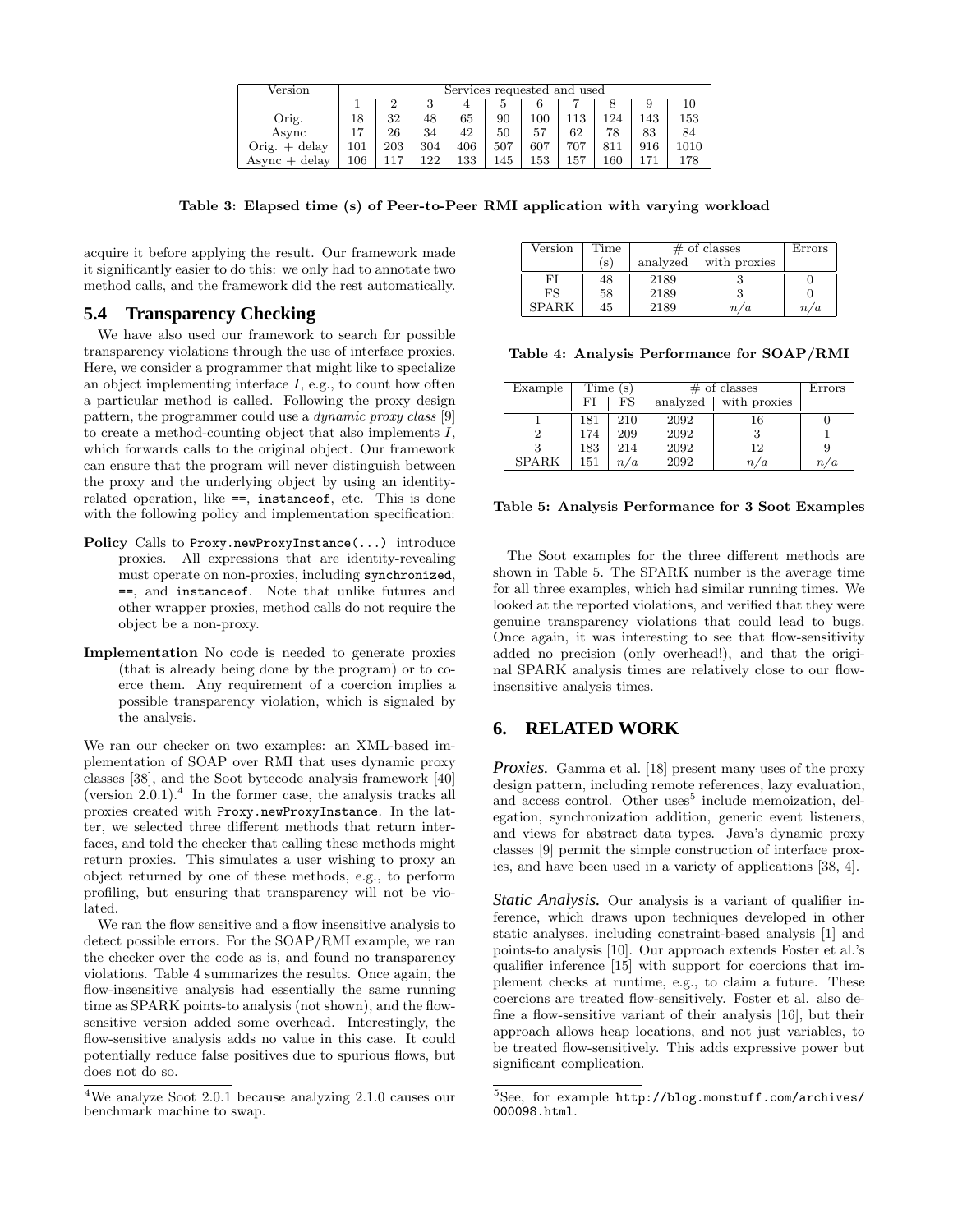*Asynchronous Method Calls and Futures.* The notion of a future was popularized by Halstead in MultiLisp [23]. In a dynamically-typed language like Lisp or Scheme, potentially any value could be a future, necessitating a runtime check. Flanagan and Felleisen [14] define a whole-program static analysis for reducing eliminating some unnecessary checks; our analysis conversely adds needed checks based on the possible flow of futures.

Liskov and Shrira proposed promises [28], which are futures for statically-typed languages. A promise is a type parameterized by the type of object it will ultimately compute, like a Java 1.5 Future [24]. We found a number of applications of futures to statically-typed, object-oriented languages [31, 24, 20, 35, 11].

Mandala [30] is another framework that provides asynchronous method invocation and futures for Java. Asynchronous calls are implemented with reflection, using dynamic proxy classes, which is more modular than our approach. However, Mandala is less efficient and less transparent. Identity-revealing operations like == could distinguish the proxied object. Dynamic proxies use reflection for each method call, which is notoriously slow (more than an order of magnitude slower than a normal method call on our benchmark machine). To work around this overhead, a Mandala programmer can treat the returned value of an asynchronous call as an explicit FutureClient object (much like a Java 1.5 Future) which must be manually claimed, thus sacrificing the programming benefit of transparency.

A number of languages support active objects [26], such as the SCOOP extension to Eiffel [7] and Io [22], which return futures.Method calls are handled by a per-object thread, and automatically synchronized based on programmer-supplied method preconditions. While simple to use, programmers are forced to use concurrency only on a per-object basis, as opposed to per activity, which could severely limit performance without potentially unnatural program restructurings.In our approach, concurrency is handled per-method by arbitrary Executor objects, but synchronization must be handled by the programmer.

Polyphonic C# [3] adds concurrency abstractions to C# based on the join calculus. Method declarations annotated as async are always invoked asynchronously. These methods must not return results, so there is no need for futures.

Asynchronous remote method invocation can be used to batch remote calls and thus amortize the delay of roundtrip times. Promises were developed in this context. Raje et al. [35] propose an approach in which the returned future is made manifest to the programmer, adding to the programming burden. Sysala and Janecek [39] require that remote calls be provided a callback, to be invoked the result is available. This simplifies exception handling but obscures the control flow of the program, making debugging more difficult. It also forces programmers to distinguish between remote and local references, eliminating the transparency afforded by RMI.

## **7. CONCLUSIONS**

We have presented a simple and flexible framework for transparent programming with proxies in Java. The framework uses a sound static analysis to track the flow of proxies throughout the program. The analysis is based on qualifier inference [15], with two extensions: we permit the use of dynamic coercions to allow proxies to have runtime effect, and

use flow-sensitivity to avoid redundant coercions. We have used our framework to implement a natural form of asynchronous and lazy method invocation for Java, and to check for possible transparency violations when using the proxy design pattern. The framework is general enough to apply to other interesting applications, including the tracking of security-sensitive data, and supporting not-null types and stack-allocated objects.

We are currently pursing two avenues of future work. First, we are generalizing our framework to support arbitrary qualifiers, to support the other applications mentioned above. In doing so, we plan to support more sophisticated context-sensitive analysis. Second, we are exploring how to make our analysis incremental, to avoid reanalyzing the whole program each time a source file is changed. Rather, we are developing a dependency-tracking system that would allow for selective reanalysis of unchanged classes, possibly in the background for better performance. We would hope to generalize our approach to other static analyses.

*Acknowledgments.* We thank Jeff Foster, Nikhil Swamy, James Rose, and the anonymous referees for helpful comments on drafts of this paper.

- 8.1 **REFERENCES**<br> **11** Alexander Aiken. Introduction to set constraint-based program analysis. Science of Computer Programming  $(SCP)$ , 35(2):79-111, 1999.
- [2] Lars Ole Andersen. Program Analysis and Specialization for the C Programming Language. PhD thesis, DIKU, University of Copenhagen, May 1994. (DIKU report 94/19).
- [3] Nick Benton, Luca Cardelli, and Cédric Fournet. Modern concurrency abstractions for C#. ACM Transactions on Programming Languages and Systems (TOPLAS), 2003. Special Issue of papers from FOOL 9.
- [4] Gregory Biegel, Vinny Cahill, and Mads Haahr. A dynamic proxy based architecture to support distributed Java objects in a mobile environment. In Proceedings of the CoopIS/DOA/ODBASE, pages 809–826, 2002.
- [5] Gavin M. Bierman, Matthew J. Parkinson, and Andrew M. Pitts. An imperative core calculus for Java and Java with effects. Technical Report 563, University of Cambridge Computer Laboratory, April 2003.
- [6] Gilad Bracha, Martin Odersky, David Stoutamire, and Philip Wadler. Making the future safe for the past: adding genericity to the Java programming language. In Proceedings of the ACM Conference on Object-Oriented Programming, Systems, Languages, and Applications (OOPSLA), pages 183–200, Vancouver, British Columbia, Canada, 1998.
- [7] Michael James Compton. SCOOP: An investigation of concurrency in Eiffel. Master's thesis, Department of Computer Science, The Australian National University, December 2000.
- [8] Xianghua Deng, Matthew B. Dwyer, John Hatcliff, and Masaaki Mizuno. Invariant-based specification, synthesis, and verification of synchronization in concurrent programs. In Proceedings of the IEEE International Conference on Software Engineering (ICSE), pages 442–452, Orlando, Florida, USA, 2002.
- [9] Dynamic proxy classes. http://java.sun.com/j2se/1.5.0/ docs/guide/reflection/proxy.html. JDK 1.5 documentation.
- [10] Maryam Emami, Rakesh Ghiya, and Laurie J. Hendren. Context-sensitive interprocedural points-to analysis in the presence of function pointers. In Proceedings of the ACM Conference on Programming Language Design and Implementation (PLDI), pages 242–256, Orlando, Florida, USA, 1994.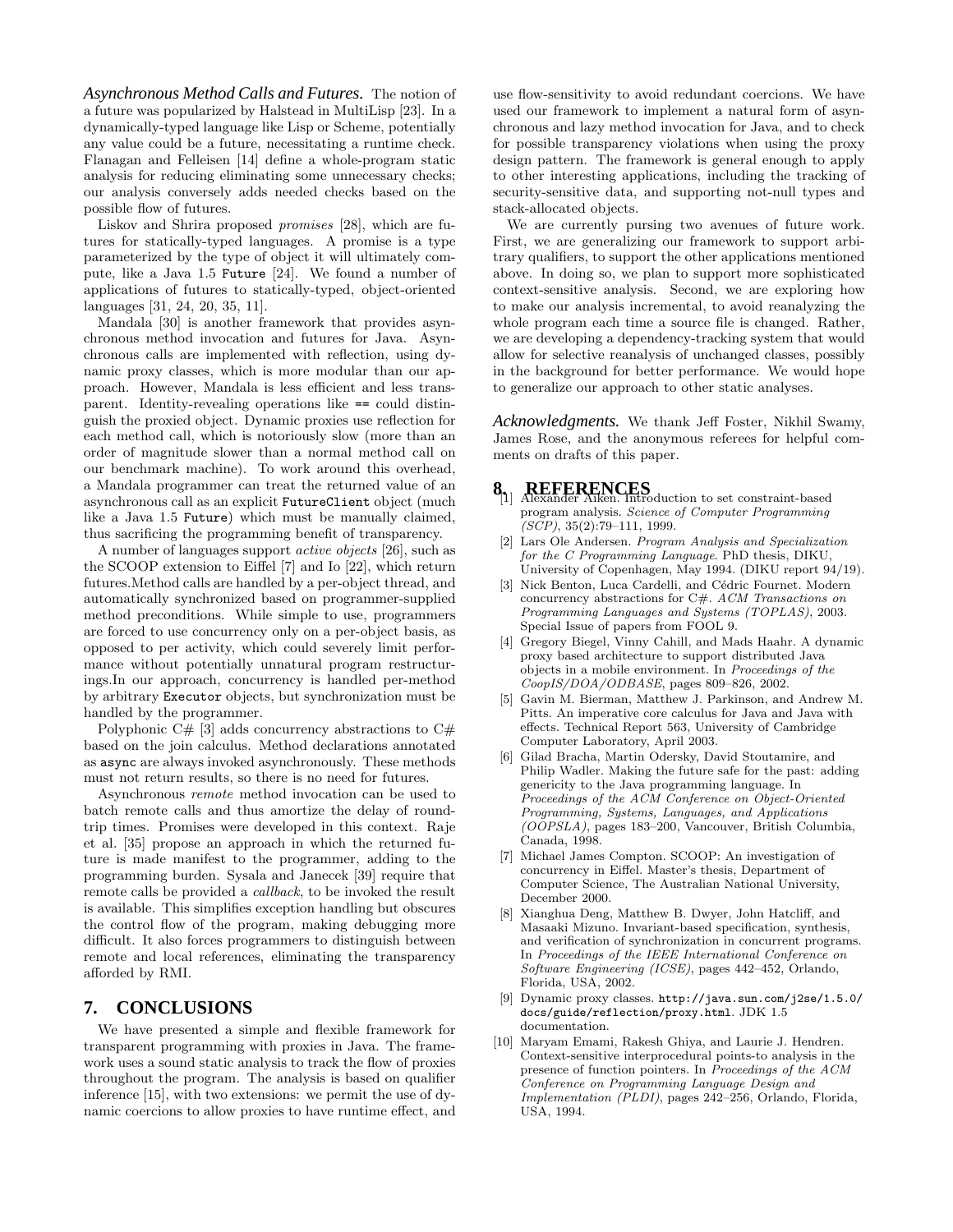- [11] Éric Tanter, Jacques Noyé, Denis Caromel, and Pierre Cointe. Partial behavioral reflection: spatial and temporal selection of reification. In Proceedings of the ACM Conference on Object-Oriented Programming, Systems, Languages, and Applications (OOPSLA), pages 27–46, Anaheim, California, USA, 2003.
- [12] Executor examples. http://gee.cs.oswego.edu/cgi-bin/viewcvs.cgi/jsr166/ etc/notes/tim-execu%tor-examples.html?rev=1.5.
- [13] Manuel Fähndrich and K. Rustan M. Leino. Declaring and checking non-null types in an object-oriented language. In Proceedings of the ACM Conference on Object-Oriented Programming, Systems, Languages, and Applications (OOPSLA), pages 302–312, Anaheim, California, USA, 2003.
- [14] Cormac Flanagan and Matthias Felleisen. The semantics of Future and its use in program optimizations. In Proceedings of the ACM Symposium on Principles of Programming Languages (POPL), pages 209–220, San Francisco, CA, January 1995.
- [15] Jeffrey S. Foster, Manuel Fähndrich, and Alexander Aiken. A theory of type qualifiers. In Proceedings of the ACM Conference on Programming Language Design and Implementation (PLDI), pages 192–203, May 1999.
- [16] Jeffrey S. Foster, Tachio Terauchi, and Alex Aiken. Flow-sensitive type qualifiers. In Proceedings of the ACM Conference on Programming Language Design and Implementation (PLDI), pages 1–12, Berlin, Germany, June 2002.
- [17] Matteo Frigo, Charles E. Leiserson, and Keith H. Randall. The implementation of the Cilk-5 multithreaded language. In Proceedings of the ACM Conference on Programming Language Design and Implementation (PLDI), pages 212–223, Montreal, Canada, 1998.
- [18] Erich Gamma, Richard Helm, Ralph E. Johnson, and John Vlissides. Design Patterns: Elements of Reusable Object-Oriented Software. Addison-Wesley, 1995.
- [19] Tim Harris and Keir Fraser. Language support for lightweight transactions. In Proceedings of the ACM Conference on Object-Oriented Programming, Systems, Languages, and Applications (OOPSLA), pages 388–402, Anaheim, California, USA, 2003.
- [20] Claude Hussenet. Personal Communication. Describes the use of JSR 166 futures for an enterprise application.
- [21] Atsushi Igarashi, Benjamin C. Pierce, and Philip Wadler. Featherweight Java: a minimal core calculus for Java and GJ. ACM Transactions on Programming Languages and Systems (TOPLAS), 23(3):396–450, 2001.
- [22] Io: A small programming language. http://www.iolanguage.com/.
- [23] Robert H. Halstead Jr. Multilisp a language for concurrent symbolic computation. ACM Transactions on Programming Languages and Systems (TOPLAS), 7(4):501–538, 1985.
- [24] JSR 166: Concurrency utilities. http://www.jcp.org/en/jsr/detail?id=166.
- [25] Gregor Kiczales, Erik Hilsdale, Jim Hugunin, Mik Kersen, Jeffrey Palm, and William G. Griswold. An overview of AspectJ. In Proceedings of the European Conference on Object-Oriented Programming (ECOOP), volume 2072 of Lecture Notes in Computer Science, pages 327–353, Budapest, Hungary, 2001. Springer-Verlag.
- [26] R. Greg Lavender and Douglas C. Schmidt. Active object: an object behavioral pattern for concurrent programming. In Proceedings of the Pattern Languages of Programs, September 1995.
- [27] Ondrej Lhoták and Laurie Hendren. Scaling Java points-to analysis using SPARK. In Proceedings of the International Conference on Compiler Construction (CC), volume 2622 of Lecture Notes in Computer Science, pages 153–169, Warsaw, Poland, 2003.
- [28] Barbara Liskov and Liuba Shrira. Promises: linguistic

support for efficient asynchronous procedure calls in distributed systems. In Proceedings of the ACM Conference on Programming Language Design and Implementation (PLDI), pages 260–267, Atlanta, Georgia, USA, July 1988.

- [29] Cristina Videira Lopes and Karl J. Lieberherr. Abstracting process-to-function relations in concurrency object-oriented applications. In Proceedings of the European Conference on Object-Oriented Programming (ECOOP), volume 821 of Lecture Notes in Computer Science, pages 81–99, Bologna, Italy, July 1994. Springer.
- [30] Mandala. http://sourceforge.net/projects/mandala/.
- [31] Dragos A. Manolescu. Workflow enactment with continuation and future objects. In Proceedings of the ACM Conference on Object-Oriented Programming, Systems, Languages, and Applications (OOPSLA), pages 40–51, Seattle, Washington, USA, 2002.
- [32] Eric Mohr, David A. Kranz, and Robert H. Halstead Jr. Lazy task creation: A technique for increasing the granularity of parallel programs. IEEE Transactions on Parallel and Distributed Systems, 2(3):264–280, 1991.
- [33] Greg Morrisett, Matthias Felleisen, and Robert Harper. Abstract models of memory management. In *Proceedings of* the International Conference on Functional Programming Languages and Computer Architecture (FPCA), pages 66–77, La Jolla, California, USA, 1995.
- [34] Polyvios Pratikakis, Jaime Spacco, and Michael Hicks. Transparent proxies for Java futures. Technical Report CS-TR-4574, Department of Computer Science, University of Maryland, College Park, March 2004.
- [35] Rajeev R. Raje, Joseph I. William, and Michael Boyles. An asynchronous remote method invocation (ARMI) mechanism for Java. In Proceedings of the ACM Workshop on Java for Science and Engineering Computation, Las Vegas, Nevada, 1997.
- [36] Jakob Rehof and Torben Mogensen. Tractable constraints in finite semilattices. Science of Computer Programming, 35(2–3):191–221, 1999.
- [37] Umesh Shankar, Kunal Talwar, Jeffrey S. Foster, and David Wagner. Detecting format string vulnerabilities with type qualifiers. In Proceedings of the 10th Usenix Security Symposium, Washington, D.C., August 2001.
- [38] Aleksander Slominski, Madhusudhan Govindaraju, Dennis Gannon, and Randall Bramley. Design of an XML based interoperable RMI system : SoapRMI C++/Java 1.1. In Proceedings of the International Conference on Parallel and Distributed Processing Techniques and Applications, pages 1661–1667, Las Vegas, Nevada, June 2001.
- [39] Tomás Sysala and Jan Janecek. Optimizing remote method invocation in Java. In Proceedings of the International Workshop on Database and Expert Systems Applications (DEXA), pages 29–35, Aix-en-Provence, France, September 2002.
- [40] Raja Vallée-Rai, Laurie Hendren, Vijay Sundaresan, Patrick Lam, Etienne Gagnon, and Phong Co. Soot–a Java optimization framework. In Proceedings of the IBM Centers for Advanced Studies Conference (CASCON), pages 125–135, 1999.
- [41] Adam Welc, Suresh Jagannathan, and Antony L. Hosking. Transactional monitors for concurrent objects. In Proceedings of the European Conference on Object-Oriented Programming (ECOOP), Oslo, Norway, 2004.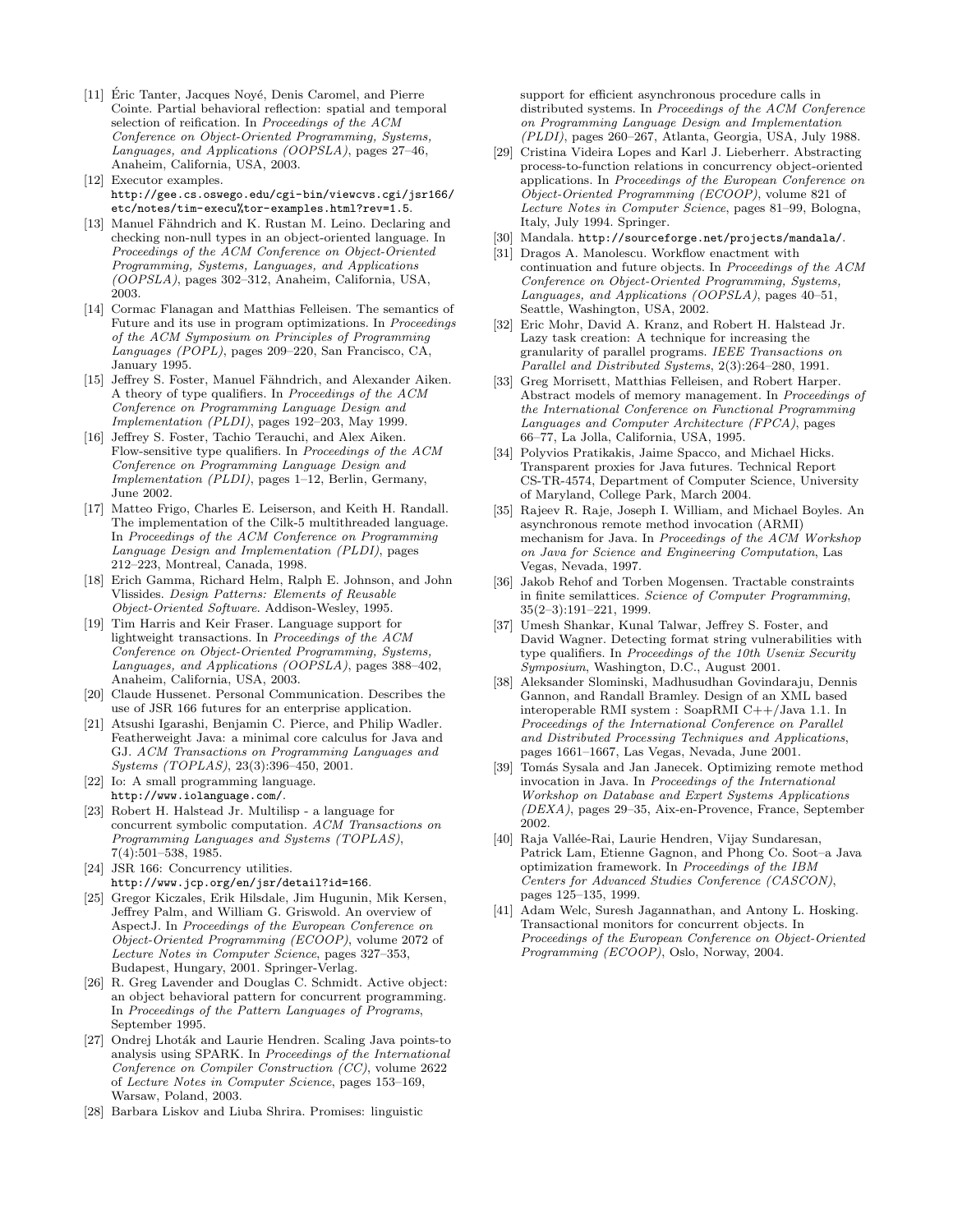## **APPENDIX**

## **A. PROXY CALCULUS** FJ<sub>O</sub>

Here we include more details on the explicitly-typed calculus  $FJ_Q$ , introduced in Section 3, including its typing rules and operational semantics.

## **A.1 Typing**

The syntax of  $FJ_Q$  is the same as  $FJ_Q^i$  (Figure 1), minus qualifier and set type variables  $\kappa$  and  $\alpha$ , plus expressions coerce e. The typing rules are shown in Figure 9. We have stripped labels from expressions for clarity, since they are not used. The subtyping rules and auxiliary definitions are the same as those in Figures 2 and 3.

The rules are basically straightforward analogues of the inference rules. Note that there are two rules for typing casts. The (Cast) rule types an upcast or a downcast, and the (SCast) rule types a "stupid" cast. The last is a technical device borrowed from  $FJ$  to allow all possible casts to be considered well-typed, which is necessary to prove type soundness via the property of type preservation (theorems are stated in Section 3.6). The Java compiler would reject programs containing stupid casts.

#### **A.2 Operational Semantics**

The operational semantics of  $FJ_Q$  are set up as an abstract machine. Programs consist of a store S and an expression to evaluate e, and the transition relation  $\rightarrow$  maps programs  $(S, e)$  to programs  $(S', e')$ . We use a call-by-value allocation-style semantics [33], in which all objects are allocated and looked up in the store, rather than being substituted into the term. This allows us to model the flowsensitivity of coercions on variables. The store essentially represents a hybrid of the stack and the heap. The complete transition rules are presented in Figure 10.

Since this is a qualified system, the store maps variables to qualified store values, which are store values h paired with a qualifier Q. A store value is simply an object of the form **new**  $C(\bar{y})$ , where the variables  $\bar{y}$  index other qualified store values in S. Qualified store values are allocated by the following (TransAnnot) rule, which replaces a store value h with a fresh variable  $x$ , and then maps that variable to  $h$  in the store S:

$$
(S, \text{new } C(\bar{y})) \to (S \uplus \{x \mapsto (\text{nonprov}), \text{new } C(\bar{y}))\}, x)
$$

The other computation rules always operate on variables indexing the store, and so must "look up" the corresponding value for evaluation. For example, the (TransInvoke) rule is between two variables  $x$  and  $y$ ; it looks up  $x$  in the store to discover a function, and then continues by evaluating the function's body e, having updated the store to map the function's parameter  $z$  to the actual argument pointed at by  $y$ .

$$
S(x) = (\text{nonproxy}, \text{new } C(\bar{y})) \quad \text{mbody}(m, C) = (\bar{z}, e)
$$

$$
(S, x.m(\bar{y})) \rightarrow (S \uplus {\bar{z}} \mapsto S(\bar{y}), e[\text{this} \mapsto x])
$$

Note that we encode freshness by not adding variables to the domain of the store if they are already present; this is illustrated by the use of  $\forall$ . We can always enforce this condition using alpha conversion.

All qualified store values that are used concretely must have qualifier nonproxy, indicating that the actual value is available. These conditions match those in the type rules. Relaxing a requirement in the type rules (e.g., as would happen for interface proxies) would require relaxing it here.

The (TransCoerce) rule handles flow-sensitive coercions:

## $(S\uplus \{x \mapsto (Q, h)\},$  coerce  $x) \to (S\uplus \{x \mapsto ($ nonproxy,  $h)\}, x)$

Here, when a variable x is coerced, we remap x in the output store so that its qualifier is nonproxy. Therefore, subsequent uses of  $x$  will not require coercions. This will have little effect unless  $x$  was a variable in the original program. Otherwise it was a constant expression, which will never again be reused. Note that the (TransCoerce) rule is well-defined for all qualified store values, not just those with qualifier proxy; this is critical because the subtyping rule nonproxy  $\leq$  proxy employed by the type system allows non-proxies to be used wherever proxies are expected.

We extend the typing judgment to programs  $(S, e)$  as shown in Figure 9. Here, the (CheckState) rule requires that the store  $S$  can be characterized by a  $\Gamma$  sufficient to typecheck e. Notice that the (CheckStore) rule only checks values mapped to by variables in the domain of Γ, rather than the domain of S. This allows  $\Gamma$  to refer only to variables in the transitive closure of the variables appearing in e; any other indexes in the store are essentially garbage, and could be removed. Also note that (CheckNewQ) returns the exact (dynamic) type of objects that it finds. Because these objects could be given "higher" type in the program e, we allow  $T \leq \Gamma(x)$  in the (CheckStore) rule.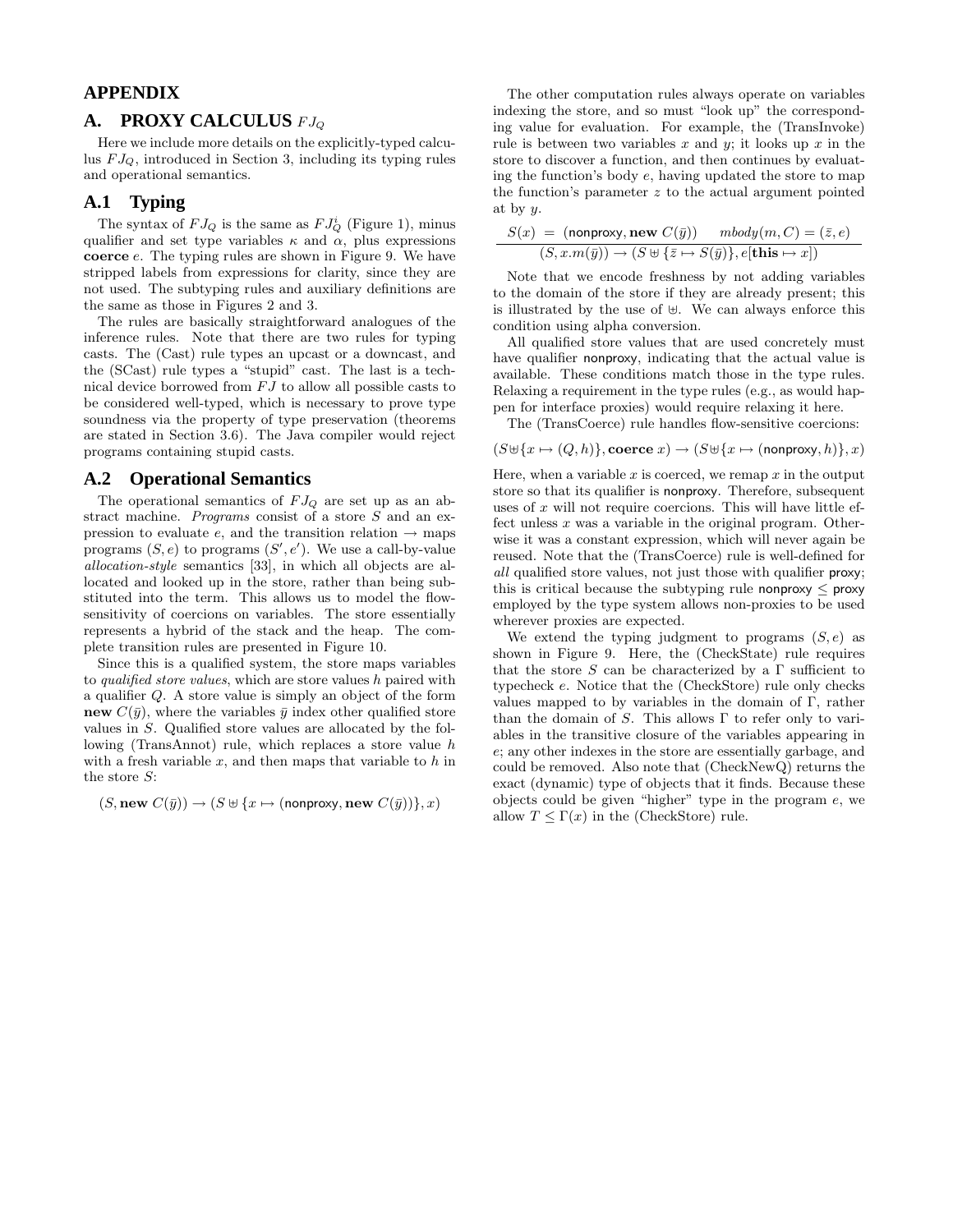$\boxed{\Gamma \vdash e : T; \Gamma'}$ 

Var  
\nVar  
\nVar  
\nVar  
\n
$$
\Gamma[x \mapsto T] \vdash x : T; T[x \mapsto T]
$$
  
\nLet  $\Gamma_1[x \mapsto T] \vdash e_2 : T'; T[x \mapsto T'']$   
\n $\Gamma \vdash e_1 : \text{nonprocy } N_1; \Gamma_1$   
\n $\Gamma \vdash e_1 : \text{nonprocy } N_2; \Gamma_2$   
\n $\Gamma \vdash e_2 : \text{nonprocy } N_1; \Gamma_1$   
\n $\Gamma \vdash e_3 : T_3; \Gamma_3$   
\n $\Gamma \vdash e_4 : T_4 \le T$   $\Gamma' = \text{merge}(\Gamma_3, \Gamma_4)$   
\n $\Gamma \vdash \Gamma$   
\n $\Gamma \vdash \Gamma$   
\n $\Gamma \vdash \Gamma$   
\n $\Gamma \vdash \Gamma$   
\n $\Gamma \vdash \Gamma$   
\n $\Gamma \vdash \Gamma$   
\n $\Gamma \vdash \Gamma$   
\n $\Gamma \vdash \Gamma$   
\n $\Gamma \vdash \Gamma$   
\n $\Gamma \vdash \Gamma$   
\n $\Gamma \vdash \Gamma$   
\n $\Gamma \vdash \Gamma$   
\n $\Gamma \vdash \Gamma$   
\n $\Gamma \vdash \Gamma$   
\n $\Gamma \vdash \Gamma$   
\n $\Gamma \vdash \Gamma$   
\n $\Gamma \vdash \Gamma$   
\n $\Gamma \vdash \Gamma$   
\n $\Gamma \vdash \Gamma$   
\n $\Gamma \vdash \Gamma$   
\n $\Gamma \vdash \Gamma$   
\n $\Gamma \vdash \Gamma$   
\n $\Gamma \vdash \Gamma$   
\n $\Gamma \vdash \Gamma$   
\n $\Gamma \vdash \Gamma$   
\n $\Gamma \vdash \Gamma$   
\n $\Gamma \vdash \Gamma$   
\n $\Gamma \vdash \Gamma$   
\n $\Gamma \vdash \Gamma$   
\n $\Gamma \vdash \Gamma$   
\n $\Gamma \vdash \Gamma$   
\n $\Gamma \vdash \Gamma$   
\n $\Gamma \vdash \Gamma$   
\n $\Gamma \vdash \Gamma$   
\n $\Gamma \vdash$ 

 $\hfill\ensuremath{\mathsf{F}}\xspace\left(S, e\right): T$ 

Figure 9:  $FJ_Q$ : Typing